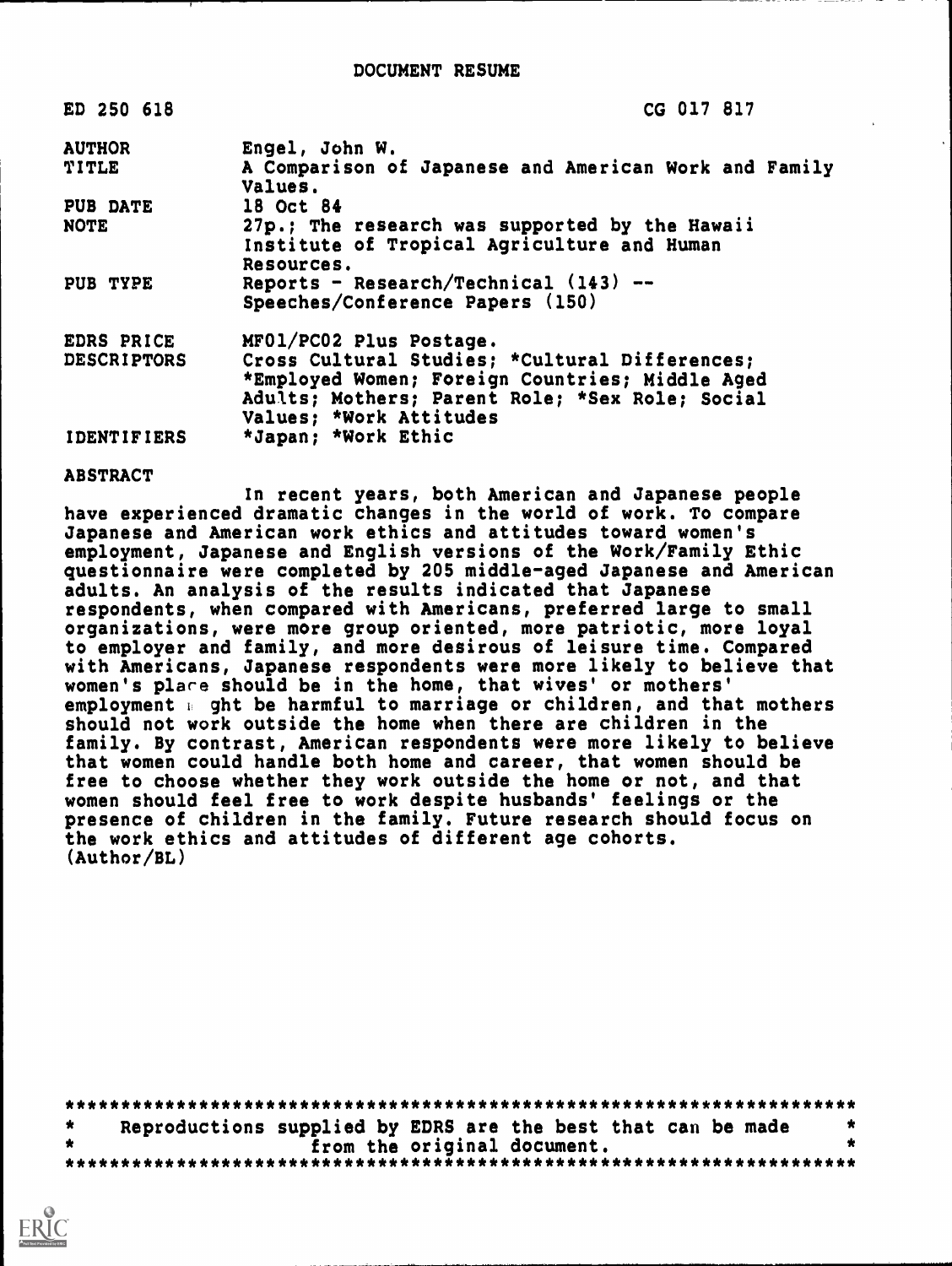# A Comparison of Japanese and American

Work and Family Values

John W. Engel

This paper was presented at the annual meeting of the National Council on Family Relations in San Francisco, October 18, 1984. The research was supported the Hawaii Institute of Tropical Agriculture and Human Resources.

Dr. Engel is Associate Professor of Family Studies in the Department of Human Resources, University of Hawaii at Manoa, Miller Hall 10, 2515 Campus Road, Honolulu, Hawaii 96822.

 $-1-2$ 

U.S. DEPARTMENT OF EDUCATION NATIONAL INSTITUTE OF EDUCATION EDUCATIONAL RESOURCES INFORMATION CENTER IERICI

 $\boldsymbol{\chi}$  This document has been reproduced as received from the person or organization originating it Minor changes have been made to improve reproduction quality

Points of view or op.mons stated in this docu ment do not necessarily represent official NIE position or policy

"PERMISSION TO REPRODUCE THIS MATERIAL HAS BEEN GRANTED BY

TO THE EDUCATIONAL RESOURCES INFORMATION CENTER (ERIC)."

CG 017817

&

ED250618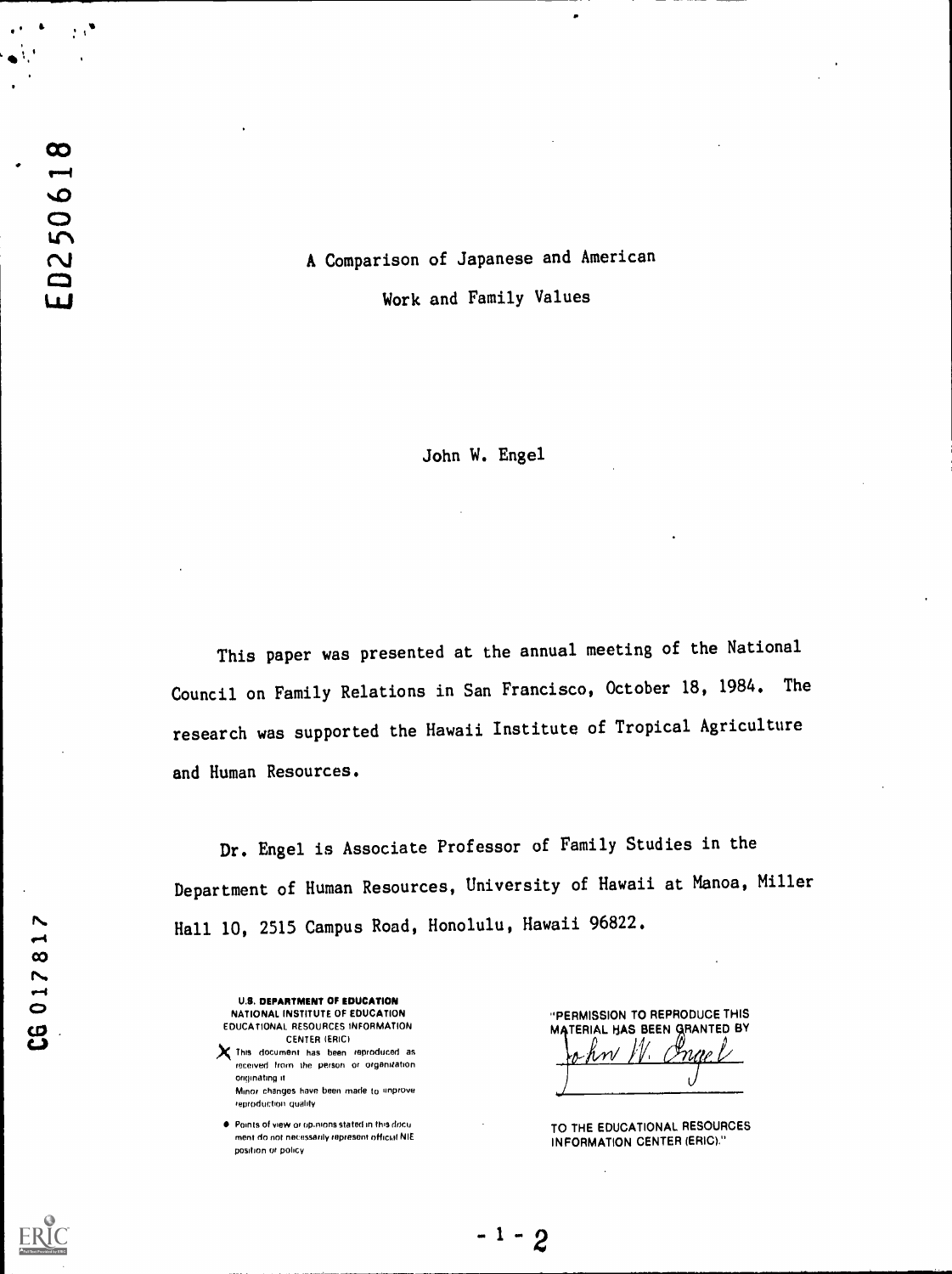CB 01781' A Comparison of Japanese and American Work and Family Values

.

John W. Engel

#### ABSTRACT

This study compares Japanese and American work ethics and attitudes toward women's employment. Japanese and English versions of the Work/Family Ethic questionnaire were distributed to 205 middle-aged Japanese and Americans. The results of t-tests indicated that Japanese respondents, when compared with Americans, preferred large to small organizations, were more group oriented, more patriotic, more loyal to employer and family, and more desirous of leisure time. Americans tended to place a higher value on individualism and selfemployment. Compared with Americans, Japanese respondents were more likely to believe that women's place should be in the home, that wife's or mother's employment might be harmful to marriage or children, and that mothers should not work outside the home when there are children in the family. By contrast, American respondents were more likely to believe that women could handle both home and career, that women should be free to choose whether they work outside the home or not, and that women should feel free to work despite husbands' feelings or presence of children in the family.

 $\mathbf{3}$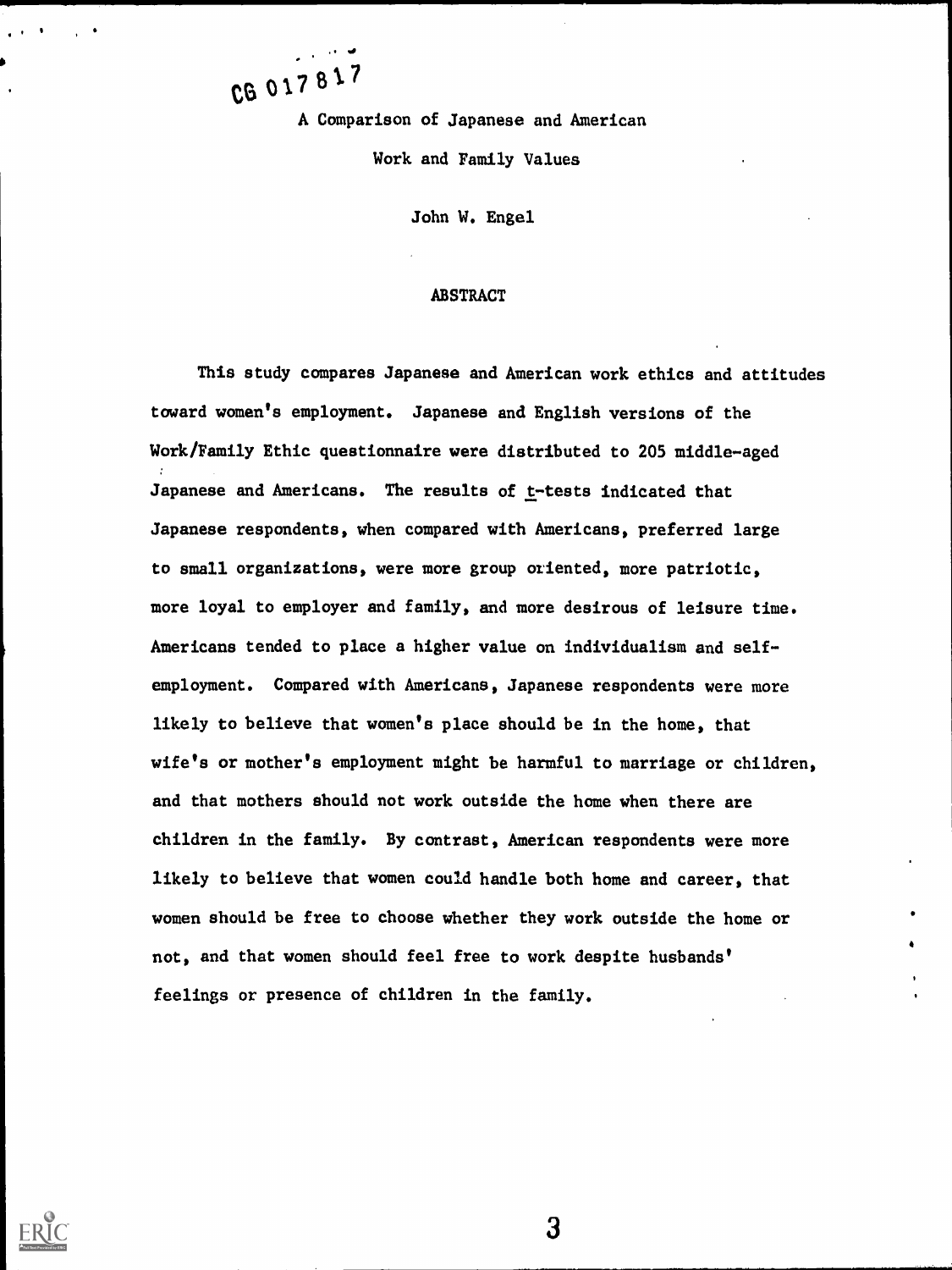# A Comparison of Japanese and American Work and Family Values

Japanese work and family values developed in the context of Confucian traditions. American work and family values developed in the context of Judeo-Christian traditions. These traditions can be construed as being markedly different. Thus cross-cultural differences in work and family values are often assumed. While Japanese and American peoples come from different traditions, both have experienced urbanization and industrialization, and both find themselves in a post-industrialized age. Technological advances have facilitated contact and communication such that traditional differences can be expected to diminish over time. The extent to which modern Japanese and Americans differ in work and family values is unknown. This research attempts to identify differences and similarities in the expressed work and family values of modern Japanese and Americans, and to analyze findings in terms of cultural traditions and social, political, and economic changes.

In recent years, both American and Japanese peoples have witnessed, indeed experienced, dramatic changes in the world of work. While American workers experienced a decline in relative productivity and profits, Japanese workers performed technological and economic "miracles" (Morrow, 1983:20), in the international marketplace. America's traditional or "protestant" work ethic

 $-3 -$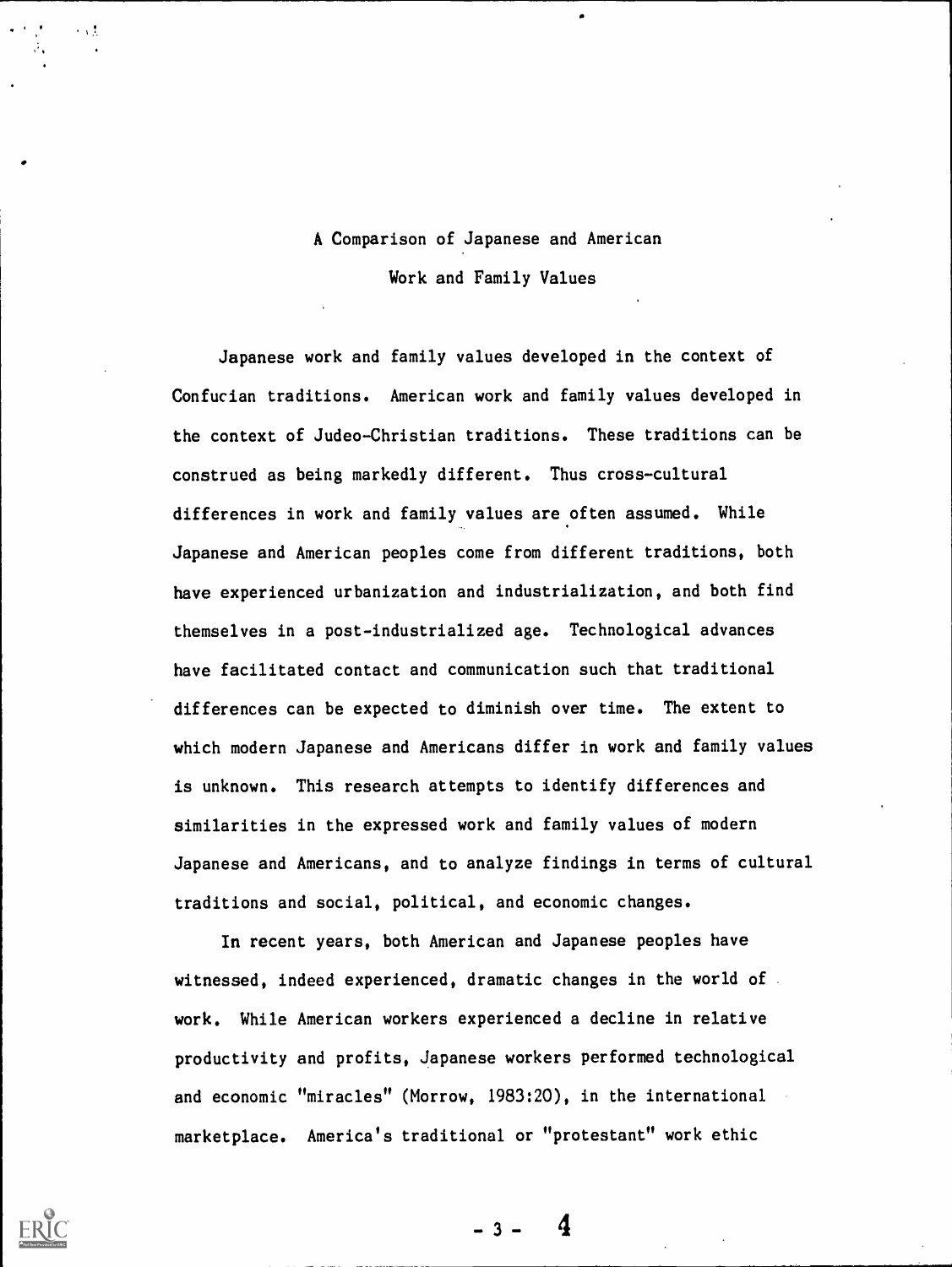(Weber, 1930) appears to be in danger of being "lost," as reflected in the titles of the pertinent literature: "What happened to the work ethic?" (Maccoby & Terzi, 1981), "Whither the work ethic?" (Dynamic Years, 1984), and "What is the point of working?" (Time, 1981). Yet there seems to be a growing interest, if not fascination, with Japanese work ethic and management styles (e.g., Ouchi's Theory Z and Morishima's Why has Japan Succeeded?). The popular press (e.g., Kraft, 1983) often assumes that Japanese success is related to Confucian traditions and values. Similarly, the Japanese or Confucian work ethic is assumed to be an important factor in the remarkable academic achievement of Japanese (and other Asian) American students in the American school system (e.g., Lewthwaite, 1983; McGrath, 1983; and Shearer, 1984).

Families in both America and Japan have changed over the years (Hutter, 1981; Ishihara, 1981; Kumagai, 1983, 1984; Mochizuki, 1981; Schulz, 1982). In America, women have Joined the work force in record numbers, and attitudes toward women's employment are slowly changing (Engel, 1978). Similarly, in Japan, there has been an increase of women in the work force (Kumagai, 1984), and some devaluation of housewifery (Libra, 1984). Nevertheless, many women are still expected to devote most of their lives to a traditional "place" of home and family (Matsunaga, 1980). Indeed, Japanese housewives' home-management roles earn world-wide respect (e.g., Porter, 1981). Nevertheless, Japanese women who work outside the home experience discrimination and seldom obtain equal rights or benefits from an employer (Carrel, 1983; Lohr, 1984). The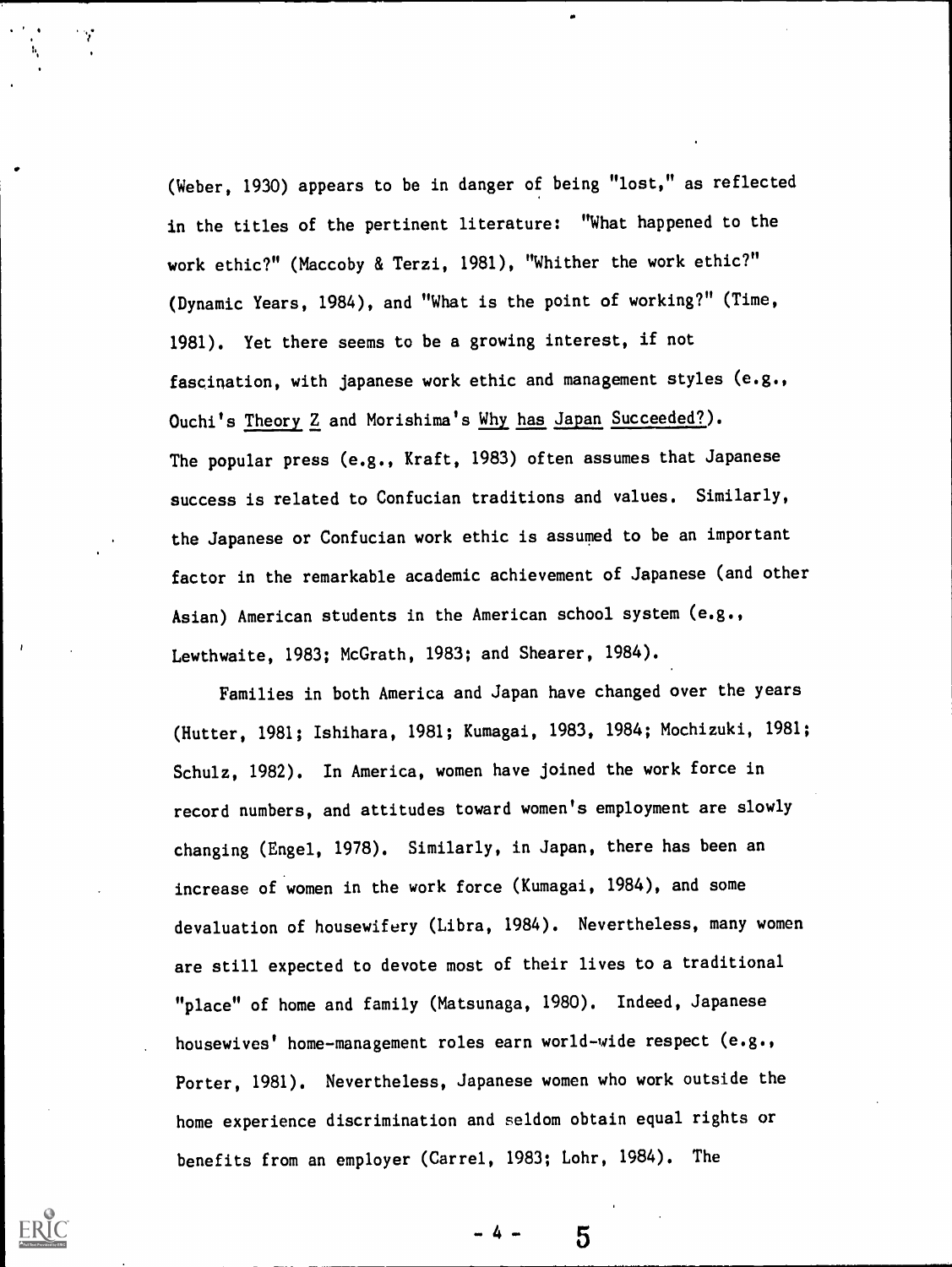worlds of men and women are still separate and segregated in Japan (O'Reilly, 1983). While more Japanese women join the work force, little is known regarding attitudes toward women's employment in modern Japan.

У,

#### Method

The Work/Family Ethic questionnaire was designed to assess work and family related values. Items were constructed to reflect traditional confucian ethics, traditional puritan and'protestant work ethics, attitudes toward women and women's employment, and various employment and family characteristics. Items offered a Likert scale response format: strongly agree to strongly disagree. After pretesting, the English version of the questionnaire was translated into Japanese. The two language versions were tested for equivalency by expert judges, including "back translation" (Brislin, 1980), and revised accordingly.

Questionnaires were distributed to over 1000 Japanese and American tourists who visited Hawaii in 1983 and 1984. A subsample of 205 middle aged Japanese and Americans was selected for purposes of analysis, in an attempt to control for possible effects of age on values and attitudes. To control for possible sex differences, subjects were categorized into groups of men ( $n = 107$ ) and women  $(n = 98)$  for separate analysis. T-tests were used to test for significance of differences between Japanese and American men, and between Japanese and American women.

 $-5 -$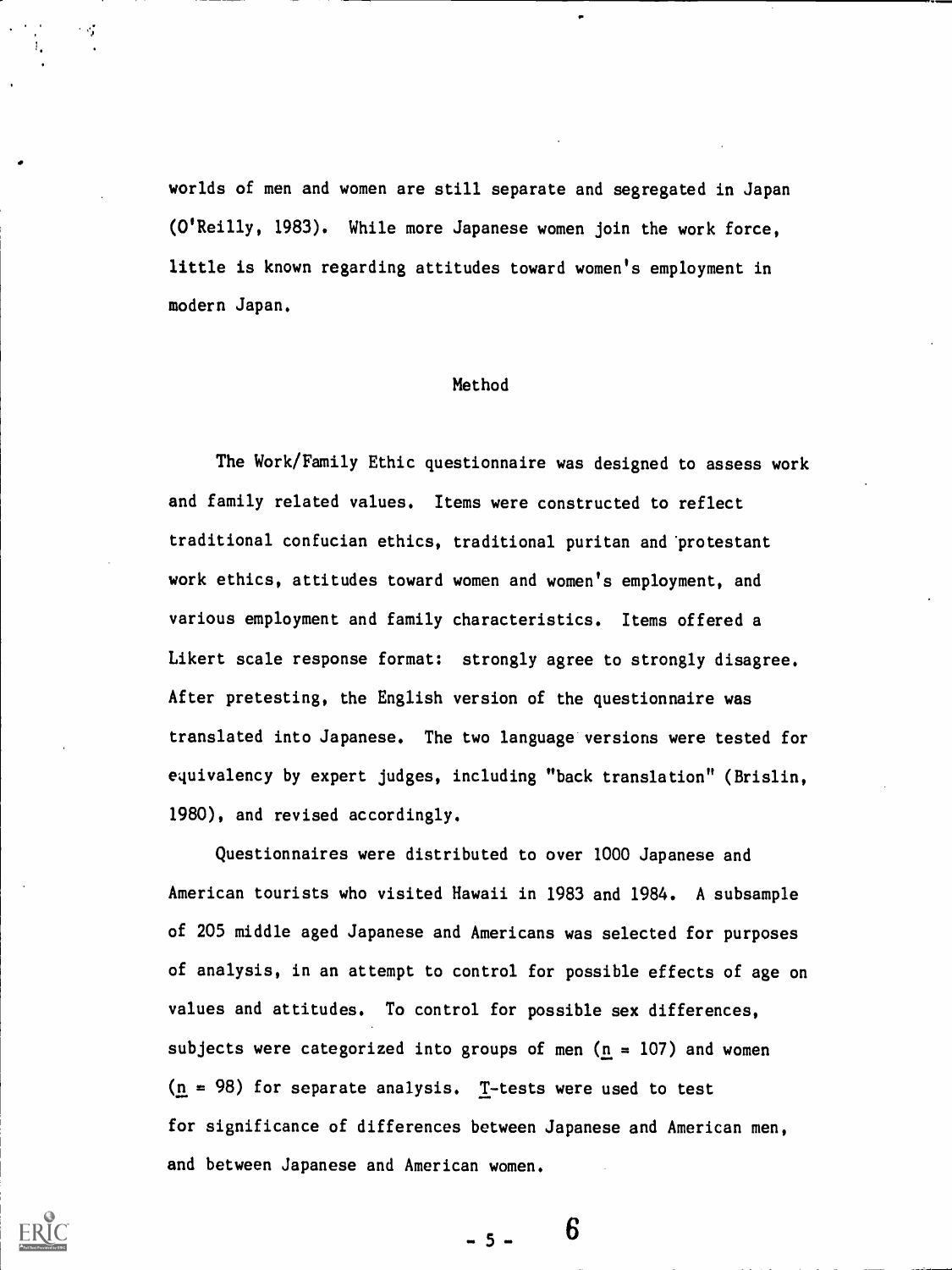The average age of Japanese men and women was 47 years of age, compared with 48 for American men and women. Japanese men averaged 14 years of formal education, compared with 15 for American men. Japanese women averaged 12 years of formal education compared with 14 for American women. Ninety-seven percent of the Japanese men were employed full-time, compared with 81 percent of the American men, 38 percent of the Japanese women, and 56% of the American women. Fifty-eight percent of the Japanese women considered themselves "housewives," compared with 23 percent of the American women. Japanese workers averaged 6 days of work per week while American workers averaged 5 days of work per week. Ninety-three percent of Japanese men were married, compared with 76 percent of American men, 85 percent of Japanese women, and 80 percent of American women. Average household size was 5 people for Japanese men and women, and 4 people for American men and women.

#### Results and Discussion

Table 1 summarizes the results of comparisons of work ethics of Japanese and American men and women, in terms of mean responses to each item and t-tests of significance of differences between groups. Japanese and American men were found to differ significantly ( $p \le .05$ ) on nine of 12 work ethic items. Japanese and American women were found to differ significantly on 11 out of 12 work ethic items.

6 -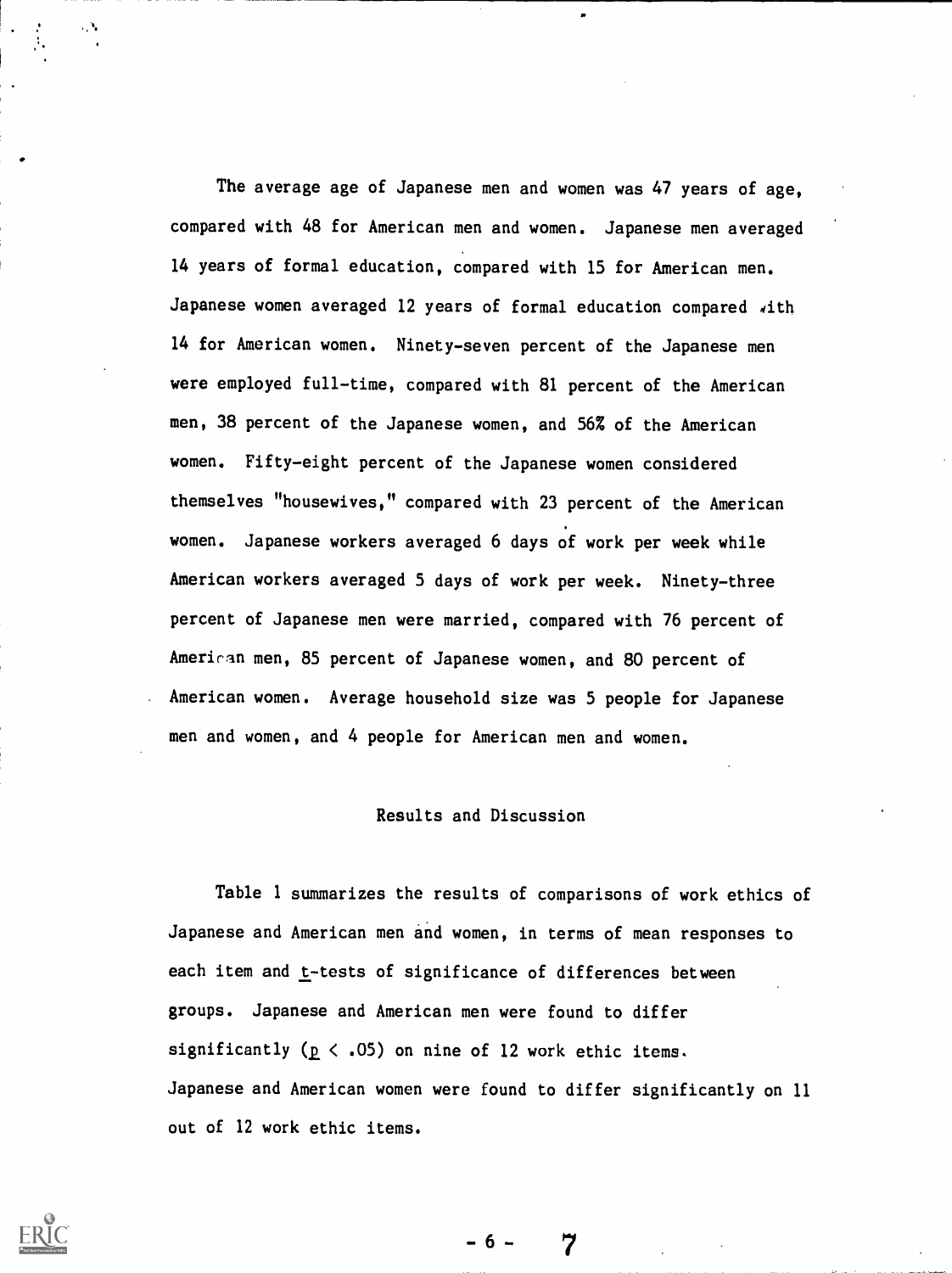Insert Table 1 about here

Japanese traditions encourage a group consciousness and a concern for group harmony (Morishima, 1982). In contrast, American traditions place a high value on individualism and individual freedom. These differences appear to be reflected in the responses to work ethic items 1 and 2 (Table 1). Significantly  $(p < .001)$ more Japanese men and women, than American men and women, agreed that "One should take an active part in all group affairs." Similarly, significantly ( $p < .001$ ) more American men and women than Japanese men and women agreed that "Individual freedom is more important than group solidarity." Such results can be seen to support and extend Hofstede's (1980) findings related to international differences in employee management attitudes.

In American traditions of work ethic, the independent individual who "stands alone" (as opposed to working interdependently in groups) is valued highly. Indeed, being self-employed is an ideal for many Americans. This aspect of America's individualism is reflected in work ethic item 3 (Table 1), which states, "I would like to be my own boss." The attitudes of Japanese and American men and women differed significantly  $r_0 < .001$  and  $p < .05$ , respectively) on this item. American men and women tended to agree whereas Japanese men and women tended to be uncertain whether or not they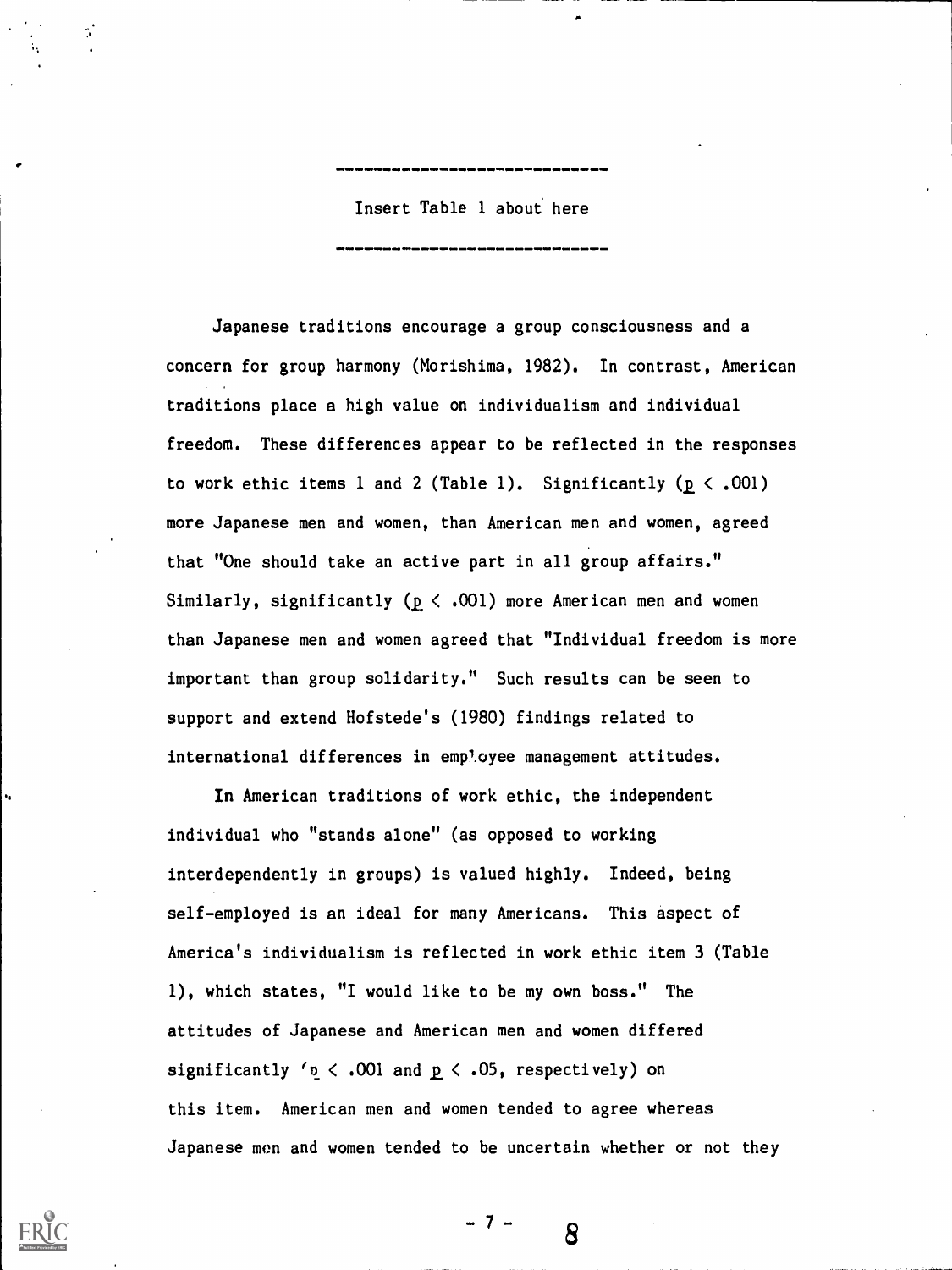would like to be self-employed.

In contrast to American ideals of individualism, independence, and self employment, the traditional Japanese emphasis on groups and cooperative team work may be expressed in a preference for employment in a relatively large organization rather than a small one. Item 4 (Table 1) reflects preferences for size of company. While the majority of respondents tended to be uncertain, significantly more Japanese men and women than American men and women ( $p \lt 0.01$ ,  $p \lt 0.001$ , respectively) agreed that "A large corporation is generally a more desirable place to work than a small company."

All cultures may be seen as valuing loyalty. Nevertheless, Japanese Confucian traditions seem to emphasize loyalty more than most other traditions, including those of America. Indeed, according to Morishima (1982), the relatively high emphasis on loyalty differentiates Confucianism as it developed in Japan from Confucianism as it developed in China. One might expect any differences in the loyalty values of Japanese and Americans to be expressed in terms of loyalties to country, employer, work group, and family.

Loyalty to country, or patriotism, is reflected in work ethic item 5 (Table 1). While both Japanese and American groups agreed that "It is important to me that my work serves my country, indirectly if not directly," Japanese men and women tended to agree significantly ( $p \le .001$ ,  $p \le .01$ , respectively) more than American men and women.

 $-8 -$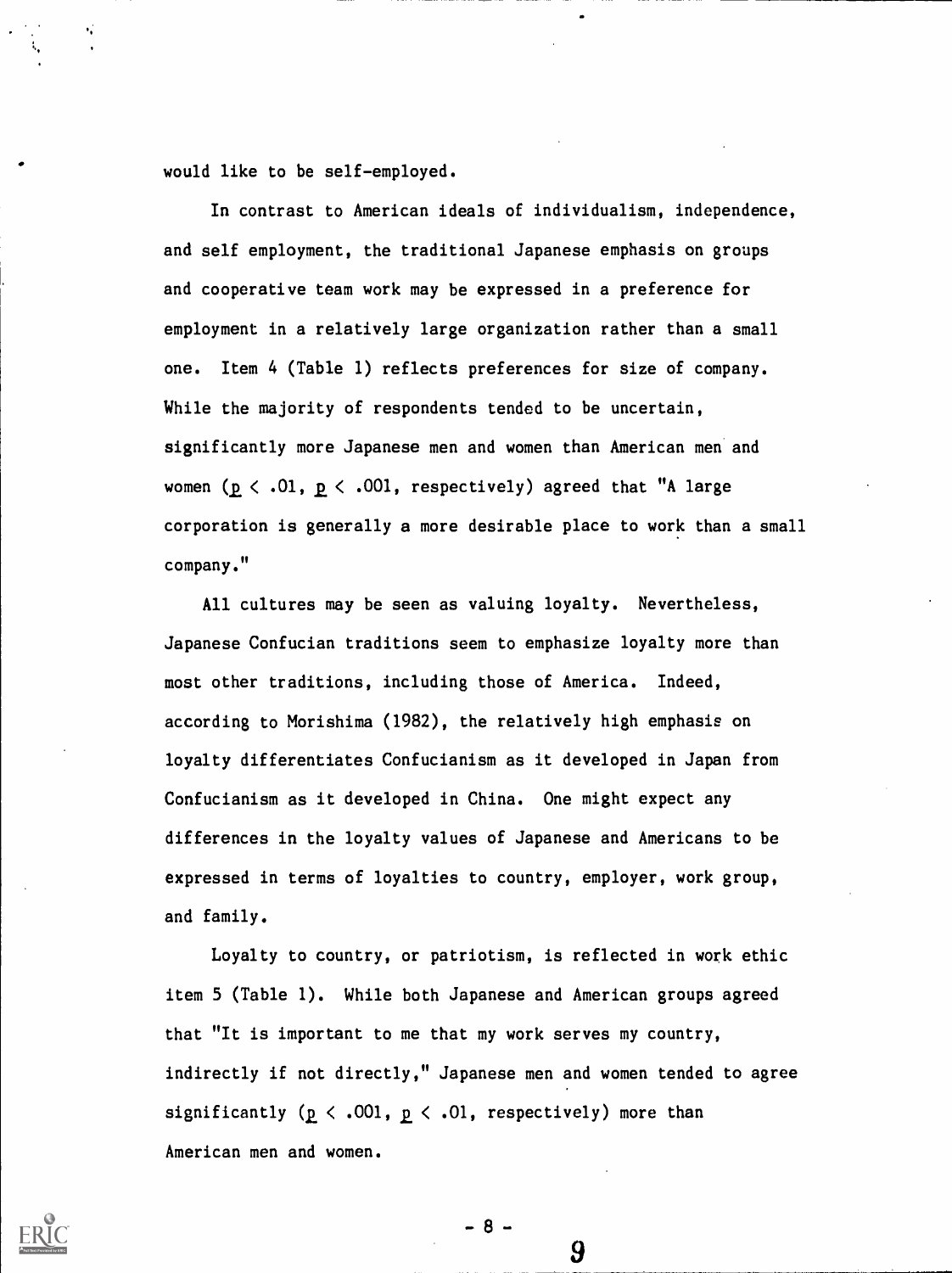Loyalty to employer is reflected in work ethic items 6 and 7 (Table 1). American men and women tended to disagree significant]y  $(p < .001)$  more, than Japanese men and women, with the statement: "A worker should be loyal and stay with the same employer until retirement." Similarly, Japanese men and women tended to agree significantly ( $p \le 001$ ,  $p \le .05$ , respectively) more than American men and women, that "Out of loyalty to my employer, I would reject a job offer from another company willing to pay a higher salary."

Loyalty to family, i.e. parents, is reflected in work ethic item 8 (Table 1). While Japanese tended to be uncertain, Americans tended to disagree with the statement that "Students should work for good grades out of respect and honor for their parents," the differences between groups were significant ( $p \lt .05$ ) for women but not men.

Traditionally, education was and is a very important means to achievement and success in Japan. Indeed, in modern Japan, educational pressures begin very early in life and appear to be related to a high rate of suicide among young people (Eastham, 1984). Only the best, i.e., the elite, are accepted in Japanese universities. In contrast, education is more relaxed, and ideally available to everyone in America. The importance of education is reflected in work ethic item 9 (Table 1). Both Japanese and American groups agreed that "Education leads to success and promotion in the world of work," and their differences were not significant. Such findings could serve to raise questions regarding

 $\mathcal{C}^{\mathcal{A}}$ 

-9- 10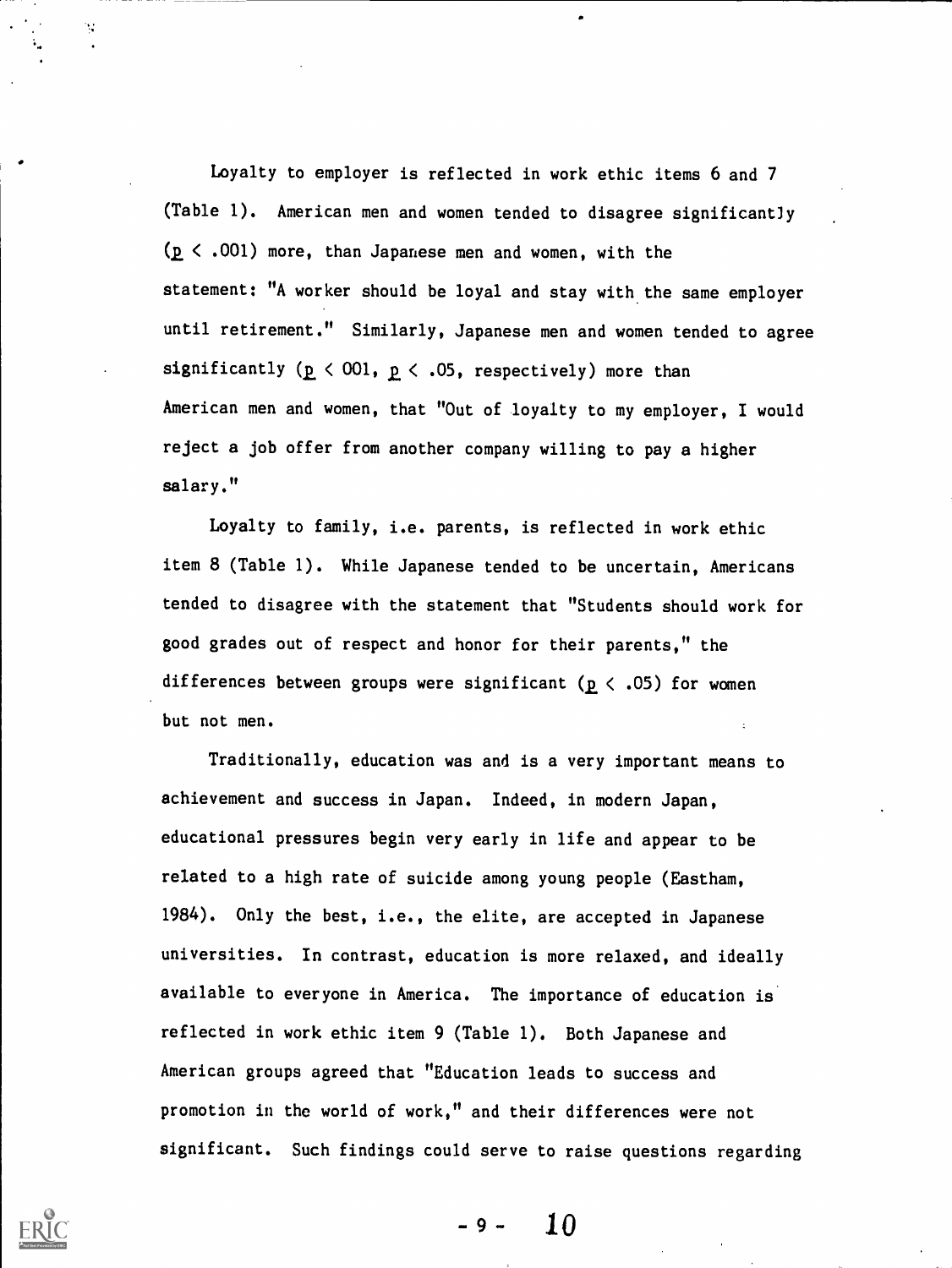the causes of youth suicide in Japan. And such findings seem to contradict or at least call into question some of the popular explanations for the phenomenal success of Asian Americans in the American school system (e.g., Lewthwaite, 1983; McGrath, 1983; and Shearer, 1984), where that success is assumed to be the result of cultural and parental stress on education.

American Protestant work ethic traditions held that hard work would be rewarded (Maccoby & Terzi, 1981; Weber, 1930). Failure was sometimes assumed to be the result of not trying hard enough. Japanese Confucian traditions also valued hard work. Work ethic item 10 (Table 1) reflects the hard work value theme. While both groups tended to be uncertain about whether or not "People who fail at a job have usually not tried hard enough," Japanese tended to agree significantly ( $p \le .05$ ) more than Americans with this item.

Both Japanese and American work ethic traditions stressed the intrinsic value of work. This value is sometimes expressed by individuals who continue to work, despite low pay, because they enjoy the work. Some indi iduals maintain that they would still want to work, perhaps as volunteers, even if they were not paid. The opposite belief, that work is distasteful and to be avoided if possible, is sometimes taken as evidence of the decline of the traditional work ethic. Item 11 (Table 1) reflects this attitude. American men and women tended to agree significantly ( $p < .01$ , < .001, respectively) more than Japanese men and women, that "Many employees have an inherent dislike for work and will avoid it

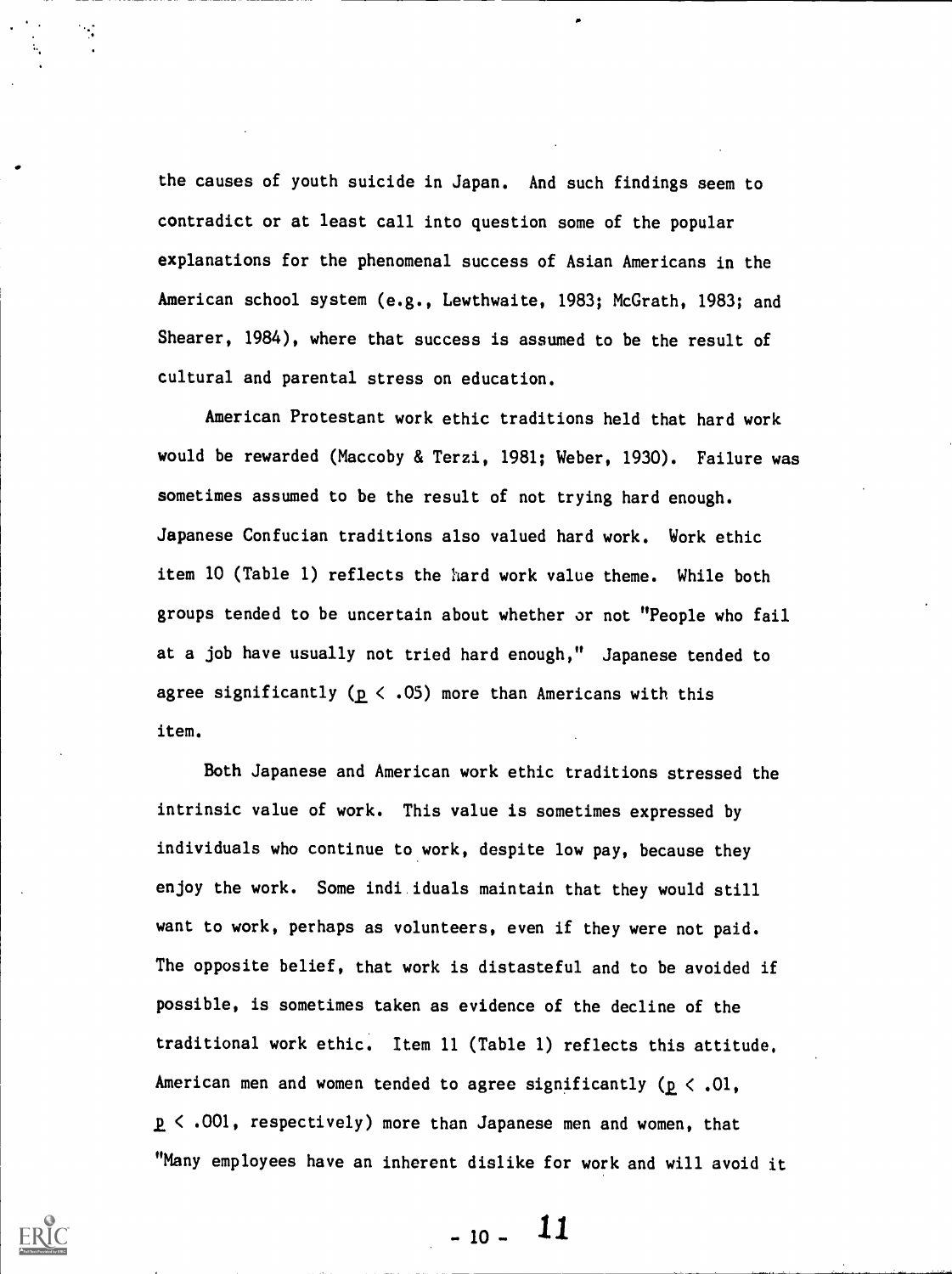if they can." This suggests that the American work ethic may have undergone more of a "decline" than the Japanese work ethic.

Related to the work ethic theme of intrinsic work value is the corresponding value attached to leisure. To the extent that work has high intrinsic value, it can be seen as "play" and an appropriate part of leisure activity. When work has low intrinsic value, there is more desire for non-work leisure activity or recreation. Item 12 (Table 1) reflects the leisure theme of work ethic. Both Japanese and Americans tended to agree that "People should have more leisure time to spend in relaxation." Nevertheless, Japanese men and women agreed with this statement significantly ( $p \le .001$ ) more than did American men and women. This initially appears to be inconsistant with the other findings that suggest that Japanese work ethic traditions have been maintained more than American work ethic traditions. Indeed, this finding is even more surprising considering that early forms of the American (i.e., puritan) work ethic considered leisure harmful and actively discouraged it (Maccoby & Terzi, 1981). On the other hand, such a difference could be explained in terms of different base rates. The Japanese workers in this study indicated that they worked an average of six days per week, while the American workers averaged 5 work days per week. This suggests that the American workers have more leisure time than the Japanese workers. Differences in desire for more leisure time as found in this study, might disappear if the two groups had the same amount of leisure time as a base line.

12

- 11 -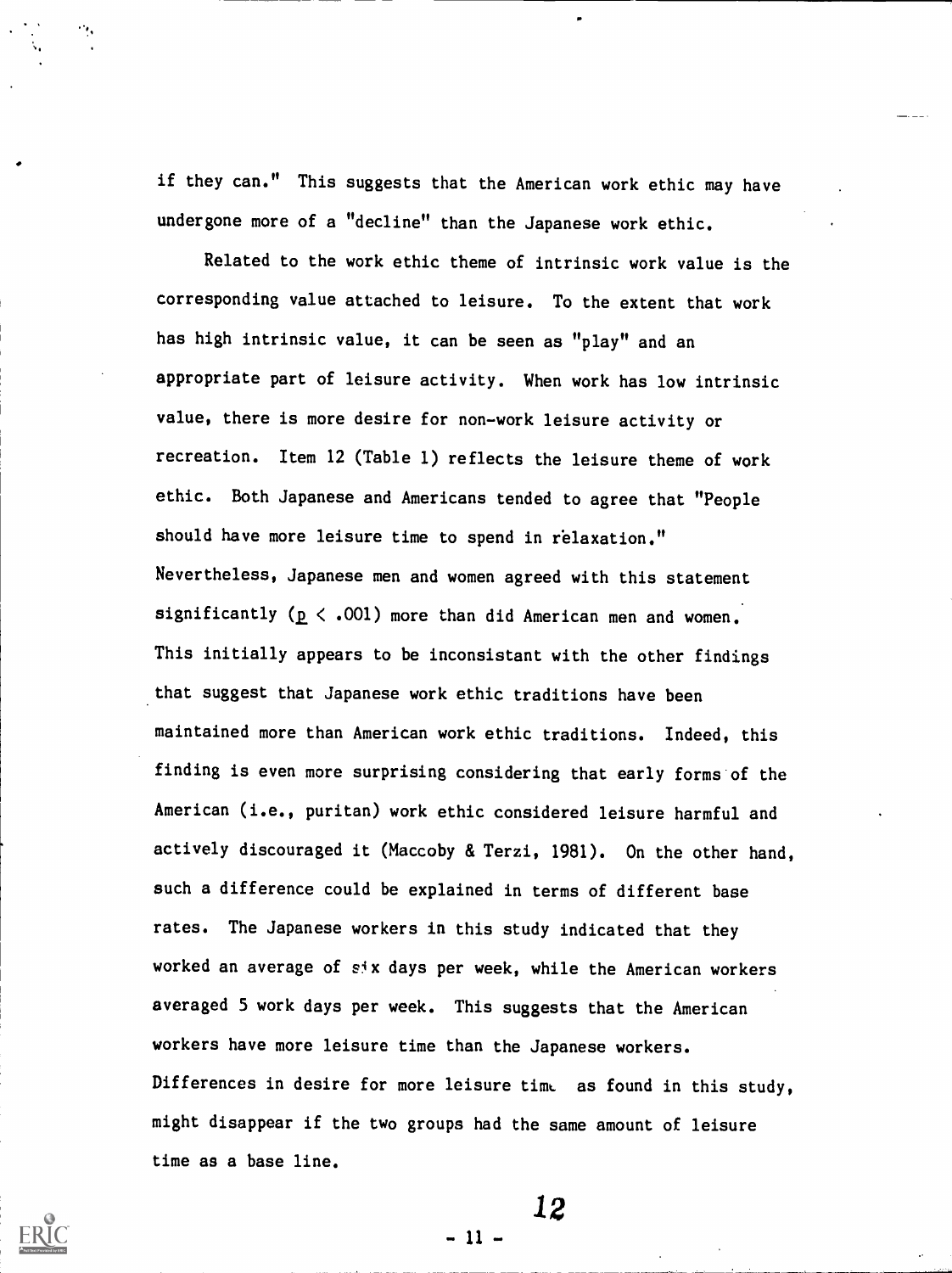Table 2 summarizes the results of comparisons of Japanese and American men and women on attitudes toward women and women's employment, in terms of mean responses to each item and  $t$ -tests of significance of differences between groups. Japanese and American men were found to differ significantly ( $p \le .05$ ) on five out of 11 items. Japanese vnd American women were found to differ significantly on eight out of 11 items.

Insert Table 2 about here

While Japanese and American men and women tended to believe that "Women are capable of handling both home and career" (item 1, Table 2), American women expressed significantly ( $p < .001$ ) more certitude on this item than did Japanese women. This may reflect, to some extent, what Lebra (1984:247) calls the "rule of sphere segregation" in Japan. Japanese work ethic requires that the public/occupational sphere of life remain separate or segregated from the private/domestic sphere of life, and holds that the latter should not be allowed to interfere with the former. Because of this, career women cannot have domestic burdens, and either must remain unmarried and childless or arrange for a "surrogate housewife" to carry out domestic responsibilities (Libra, 1984).

As American women entered the labor market, concerns arose regarding potential effects of women's employment on their

 $-12 - 13$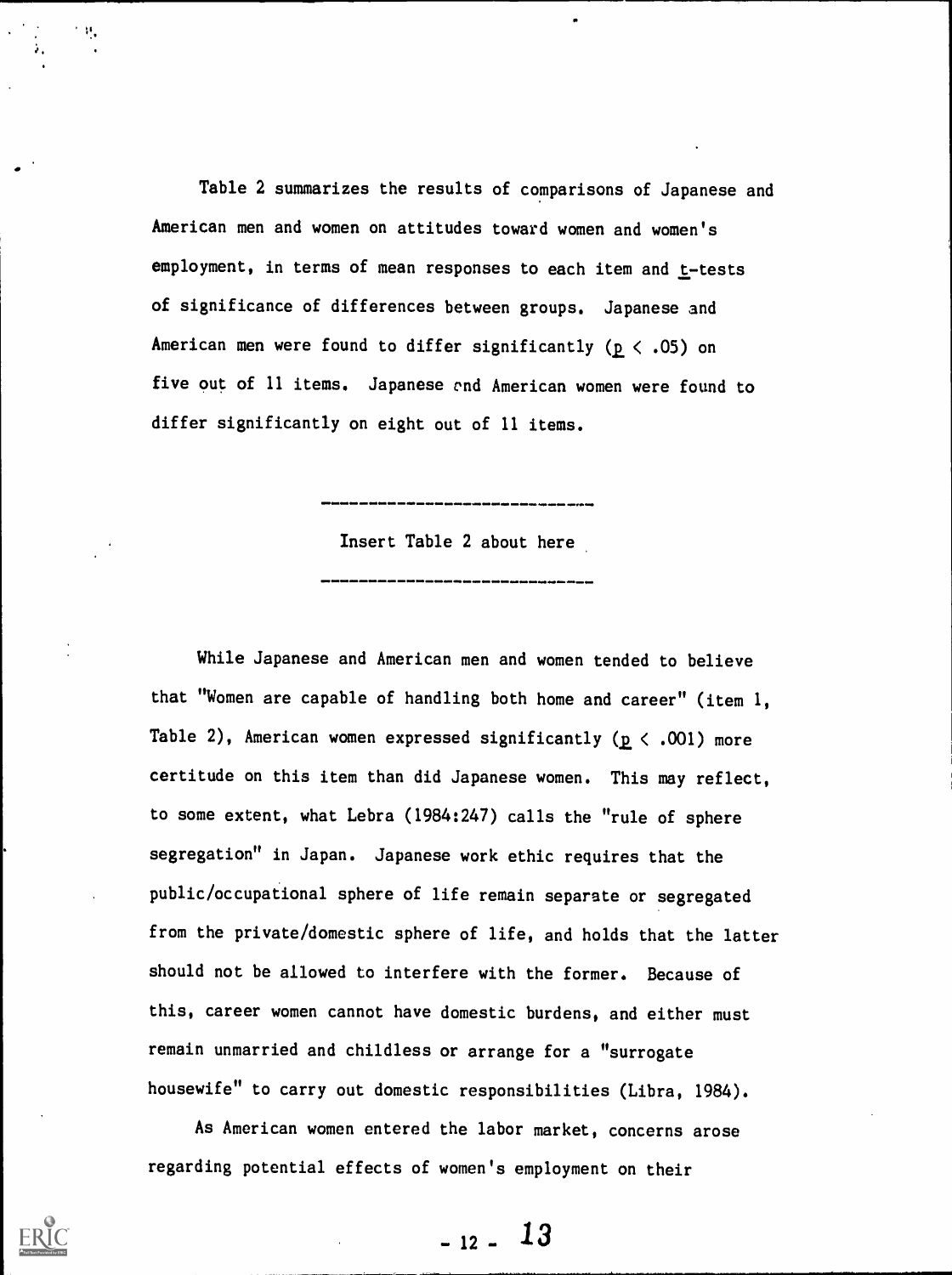marriages. Indeed, it was often assumed that a wife's employment would somehow hurt her husband and her marriage (Hewer & Neubeck, 1964). By the late 1970s, young adult Americans were much less concerned about potential harmful effects on husband or marriage (Engel, 1978). Item 2 (Table 2) reflects this concern for potential effects of women's employment on marriage. The results of this study suggest that middle-aged Americans and Japanese tend to be uncertain regarding whether or not "Difficulties are likely to arise in marital adjustment when the wife is employed outside the home." Nevertheless, Japanese women reported significantly ( $p < .05$ ) greater agreement with this item than did American women.

The importance of husbands' feelings in the decision of women to work outside the home is reflected in item 3 (Table 2). Japanese men and women reported significantly ( $p < .05$ ,  $p < .001$ , respectively) more agreement that "A wife should NOT work outside the home when her husband wants her home," than did American men and women. Indeed, while Japanese men and women tended to agree, American men and women tended to be uncertain about this issue. Similarly, Hendry (1981) reported that men in rural areas of Japan still often have the last word in decisions about work, despite the fact that such decisions are usually made after discussions that involve the whole family.

Freedom of choice with regards to employment outside the home was an important goal of sexual liberation in America during the 1960s and 1970s. Freedom to "remain a housewife" emerged as an issue for some Americans as more and more women chose careers and

 $-13 - 14$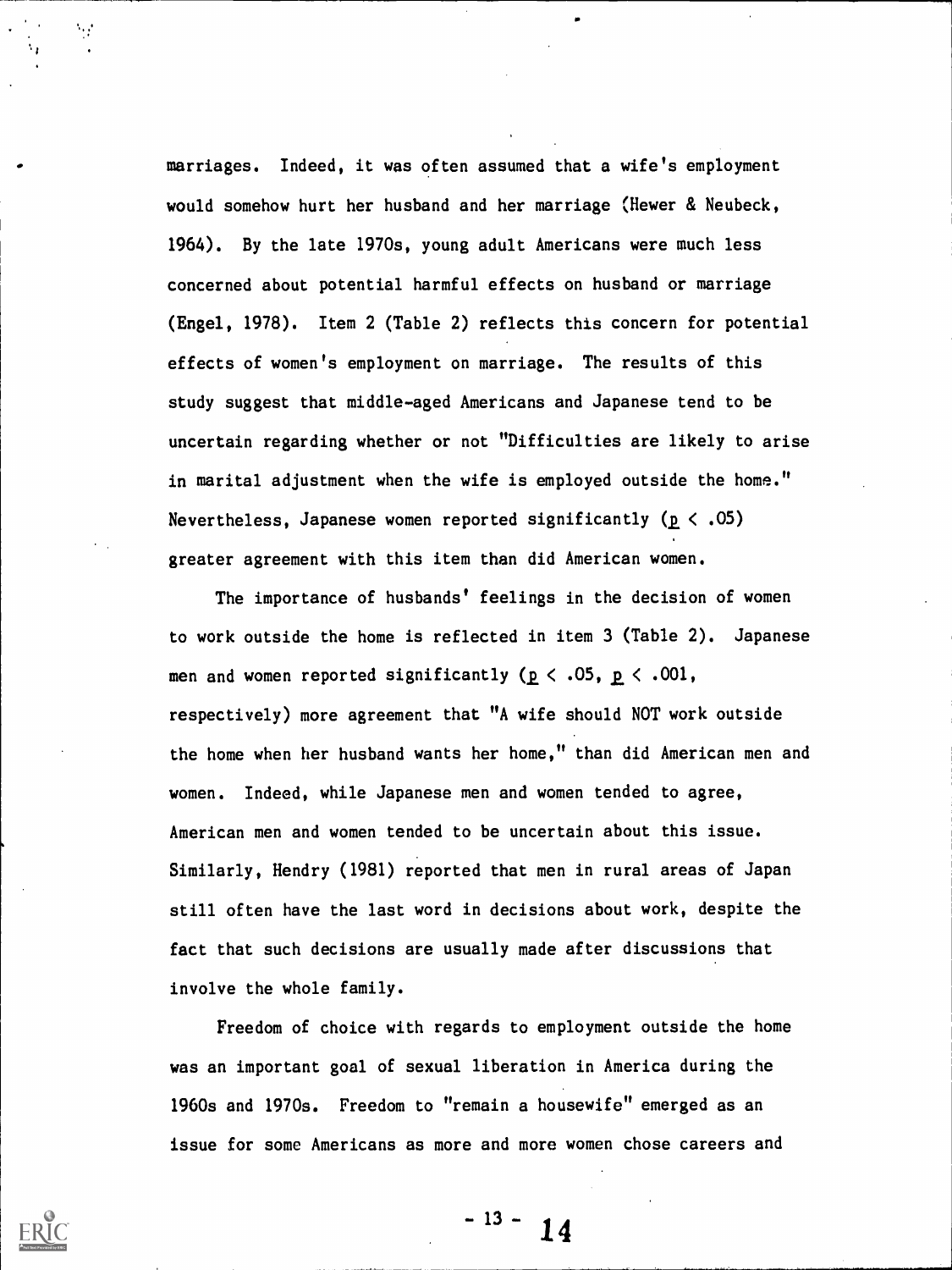work as their means to fulfillment. Item 4 (Table 2) reflects this issue. While both Japanese and American groups tended to agree that "A wife or mother should NOT work outside the home when she doesn't want to work outside the home," American men and women reported significantly ( $p \le .001$  and  $p \le .01$ , respectively) stronger feelings on this issue than did Japanese men and women. This difference may result from other traditional values, i.e., the American ideal of individual freedom and the Japanese ideal of loyalty or duty to family.

In the traditions of both Japan and America, women had primary responsibility for rearing children. Indeed, objections to employment of women often involved the assumption that women are or will be mothers, and that motherhood should be their primary career. This belief is reflected in item 5 (Table 2): "Married women should be home, having or raising children, instead of being employed outside the home." The differences between Japanese and American groups on this item were significant ( $p \lt .001$ ) for both men and women; Japanese tended to be uncertain while Americans tended to disagree.

Other traditional concerns regarding women's employment focus on potentially harmful effects on children and their development (Hoffman & Nye, 1974; Nye & Hoffman, 1963). Item 6 (Table 2) focuses on this concern, with the statement: "Maternal employment is likely to have harmful effects on children's development." While American men, and Japanese men and women tended to agree or be uncertain, American women reported significantly ( $p < .001$ ) more

 $-14 - 15$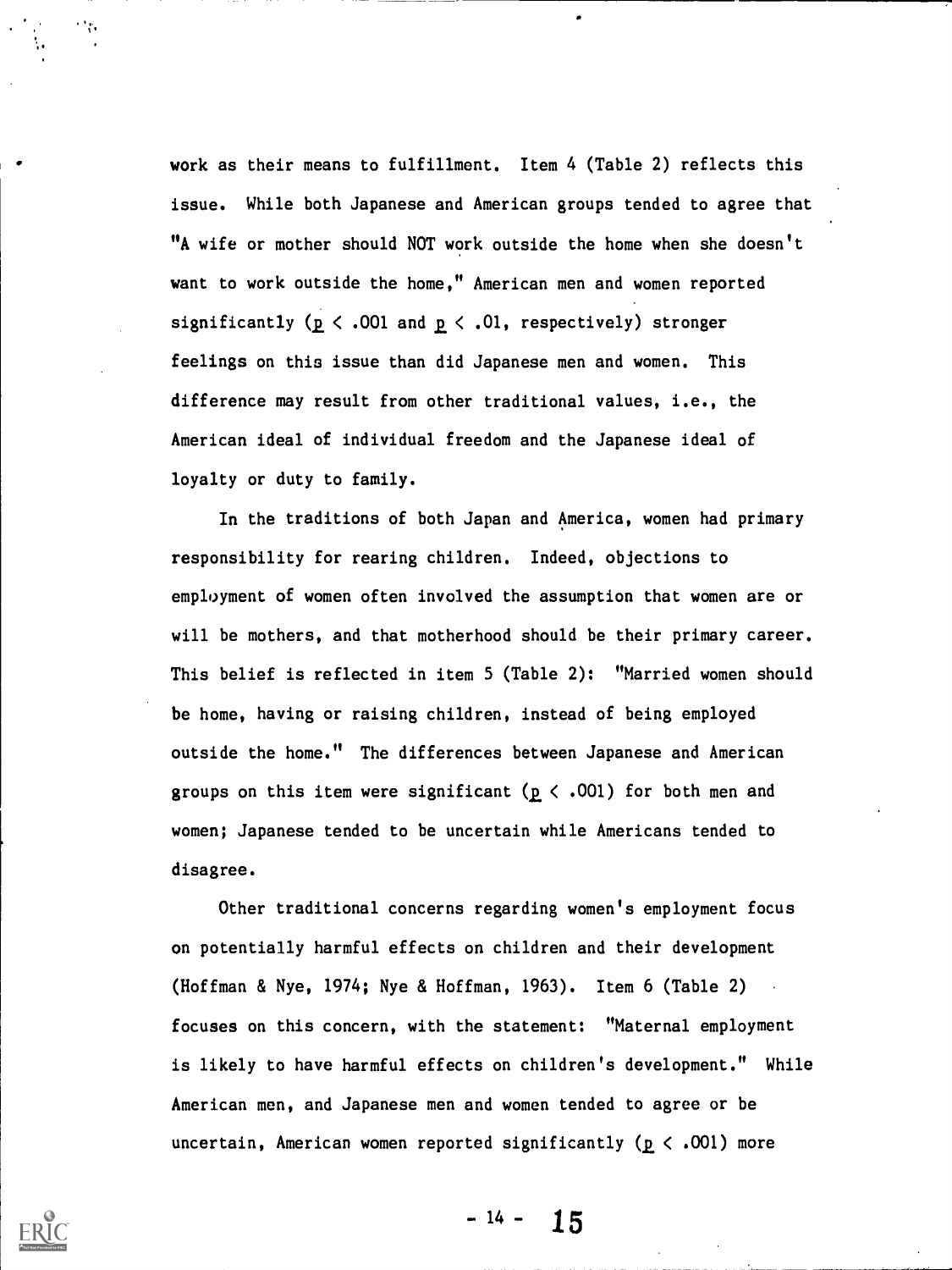disagreement with this item.

When there is concern or objections to women's employment based on potential effects on children, concerns and objections may vary depending upon the age or stage of development of the child. For example, it is generally assumed that infants are much more vulnerable to the effects of "maternal deprivation" than are teenagers. Items seven through 10 (Table 2) reflect these concerns. All groups, Japanese men and women and American men and women, tended to agree that (item 7) "A mother should NOT work outside the home when there is an infant in the family." Similarly, all tended to agree that (item 8) "A mother should NOT work outside the home if there is a preschool-age child in the family." While Japanese women also agreed that (item 9) "A mother should NOT work outside the home when there is a school-age child in the family," American women, and Japanese and American men, tended to be uncertain about this. Japanese women tended to agree significantly ( $p \le .05$ ) more than American women with this item. With regards to whether or not (item 10) "A mother should NOT work outside the home when there is a teenage child in the family," Japanese men and women tended to agree significantly ( $p \le .05$  and  $p \le .001$ ), respectively) more than American men and women.

In summary, middle-aged Japanese men and women tended to believe that mothers should be in the home rather than be employed, whether there were an infant or teenager in the family. In contrast, middle-aged American men and women agreed that a mother should not work with infants and pre-school children in the family,

 $-15 - 16$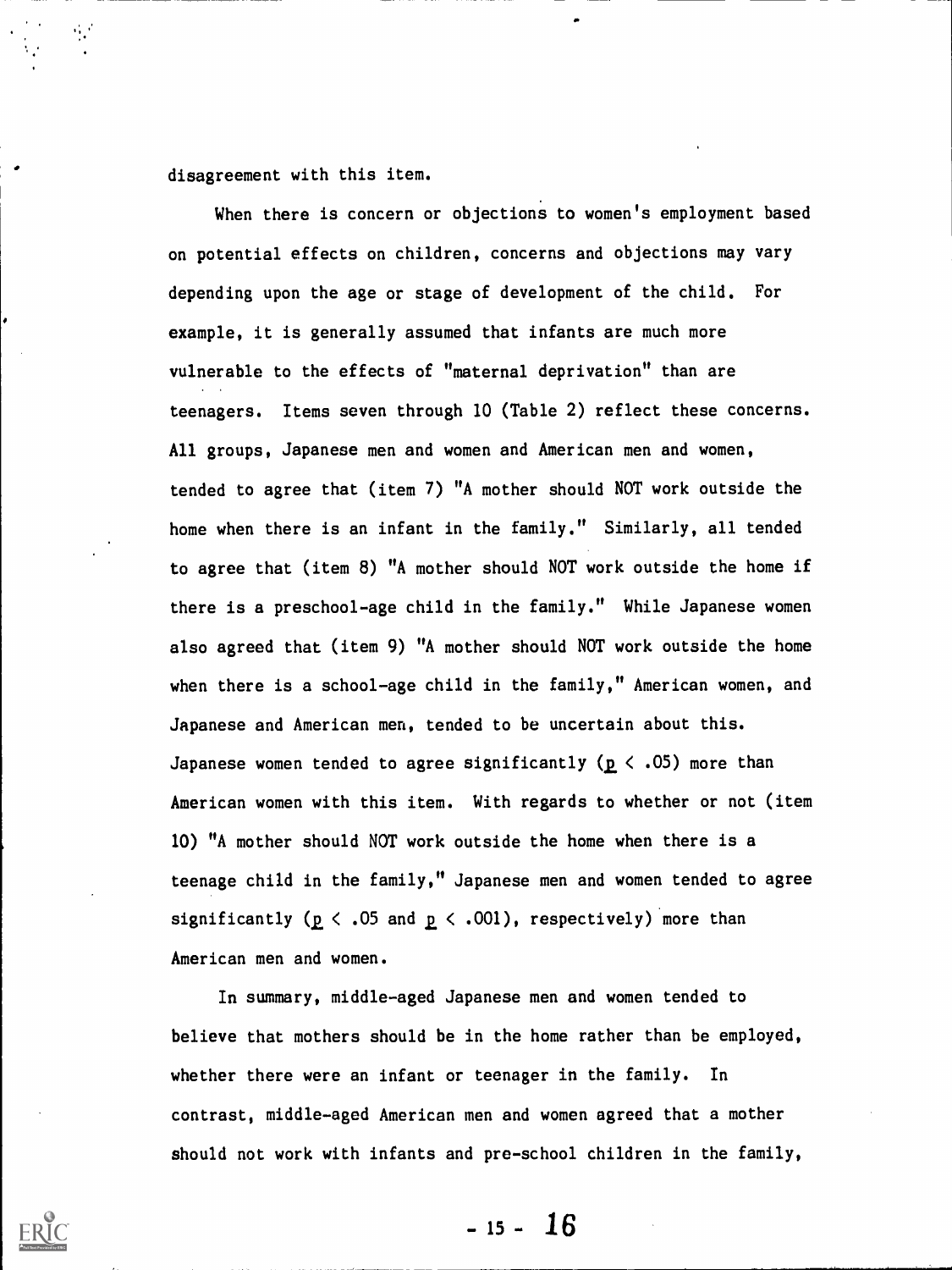but felt uncertain when the children were school-age or older. Given the findings of other studies of younger Americans (e.g., Engel, 1978), younger samples might report less concern or objection to maternal employment.

Finally, subjects were asked whether or not they (item 11, Table 2) "could be happy as a full-time housewife or househusband." Japanese and American men differed significantly ( $p < .001$ ) on this, with American men tending to disagree more than Japanese men. Initially, this finding might appear to be inconsistent with other findings that suggest that Japanese men are more conservative or traditional than American men. It may be that this item has questionnable validity for Japaness men, because there is no word for "househusband" in the Japanese language. The translated equivalent used in the Japanese version of the questionnaire may have been misunderstood, and responded to in terms of a desire for more leisure time. Thus, the results for men could be interpreted in terms of comparative needs for leisure, as opposed to attitudes toward househusband roles, which would be more consistent with the other findings of this study. On the other hand, there should be no question about interpretation of the results for women. In general, middle-aged Japanese women tended to agree that they could be happy as full-time housewives while middle-aged American women tended to be less certain about this. Research is needed to determine whether or not younger samples of Japanese and American women would feel the same way.

Generalizations from the results of this study should take into

 $-16 -$ 17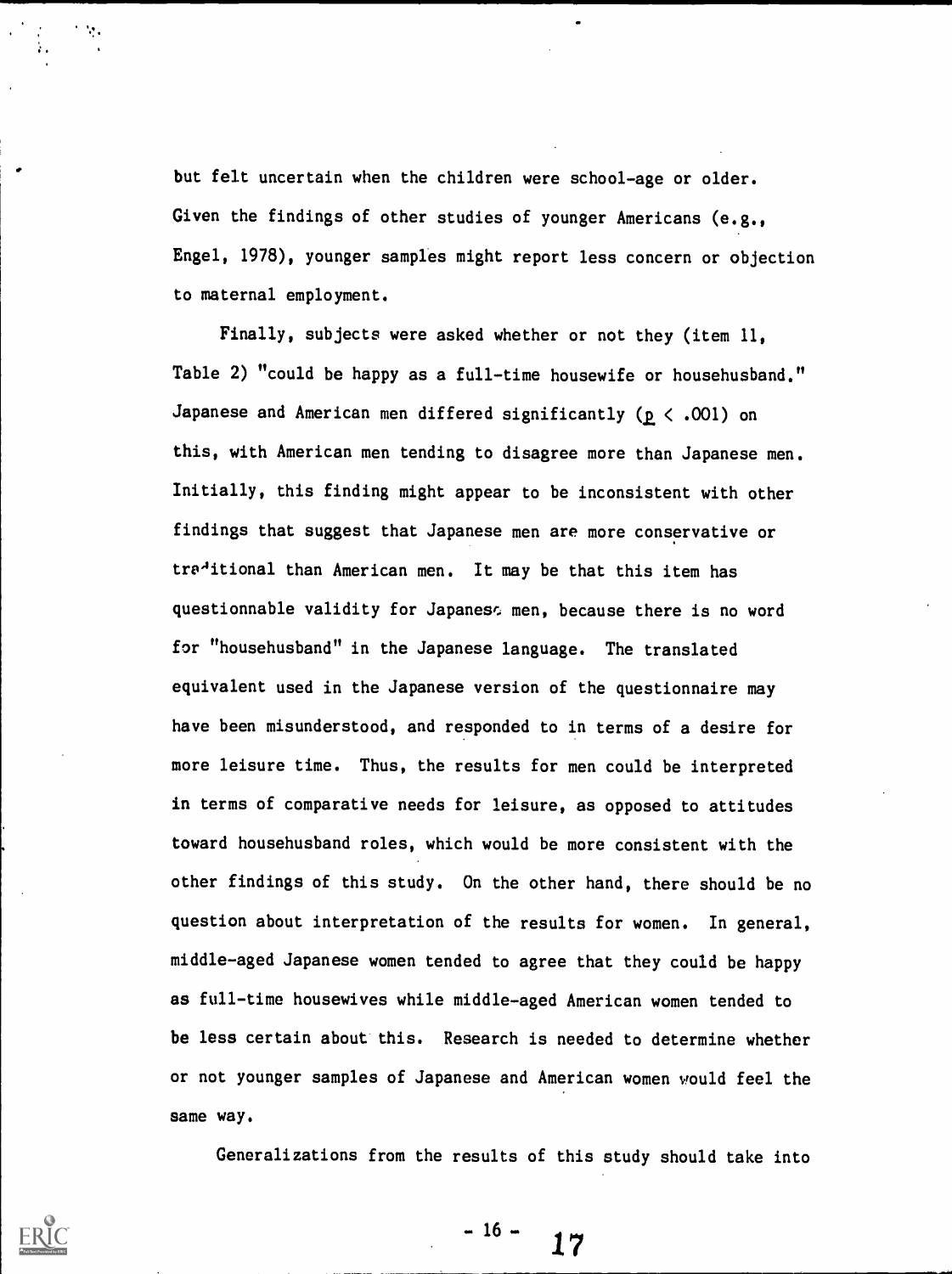account various limitations in the data. Both Japanese and Amerian samples were limited to middle-aged subjects. Additional research is needed to as artain whether the same results would be obtained for other age oups, or indeed, whether work ethics and attitudes toward women's employment vary by age. One might expect differences between Japanese and Americans to be reduced for younger samples, assuming that younger samples have experienced relatively more contact and interaction between cultures following the second world war. Similarly, tourists visiting Hawaii tend to be middle class. One must be cautious about generalizing to any other class. Indeed, there can be no guarantee that either sample, Japanese or American, adequately represents Japanese or American populations.

Sex differences have been founu in American attitudes toward women's employment (e.g., Engel, 1978, 1980). Assuming that sex differences might also exist in Japanese attitudes toward women's employment, and in American and Japanese work ethics, data were analyzed separately for each sex in this study. Additional research is needed to determine whether Japanese men and women differ significantly in their work ethics and attitudes toward women's employment, and to determine whether American men and women differ in work ethics.

The "quasi-experimental" (Campbell & Stanley, 1966) research strategy used in this study assumes exposure to different cultures to be different treatments and depends upon control of extraneous variables. Of particular concern in cross-cultural research are comparability of instruments and comparability of samples.

 $-17 - 18$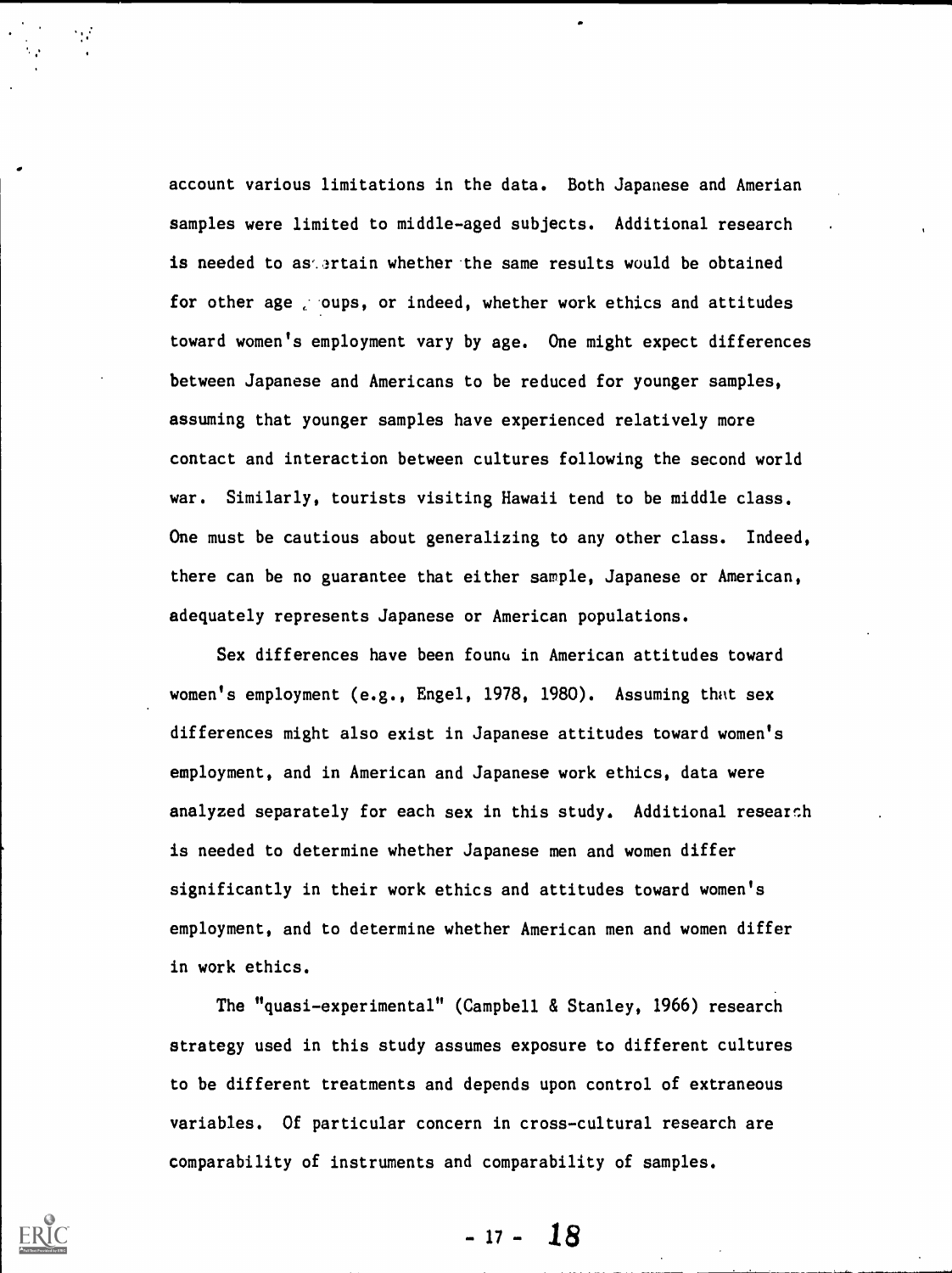Every effort was made to insure that the English and Japanese versions of the questionnaire were equivalent. Independent "back translations" (Brislin, 1980) by expert judges, were used to identify problem areas. In most cases, when translations could not be made equivalent, items were discarded. However, translations for at least one item were not equivalent; in item 11 (Table 2), "househusband" has no equivalent Japanese term. Therefore, the results for men on this item must be interpreted with caution. There should be no question, however, regarding interpretation of the responses of women to the same item.

Similarly, every effort was made to insure that the two samples, Japanese and American, were equivalent, and that extraneous variables (e.g., sex and age) were controlled. The two groups were essentially equivalent on average age and education. However, a higher proportion of Japanese than American men, and of American women than Japanese women, reported being employed full time. And Japanese respondents tended to work more, reporting an average work week of 6 days in contrast to the reported American average of 5 work days. Nevertheless, a higher proportion of Japanese women reported being housewives than American women. Additional research is needed to assess the generalizability of such findings to Japanese and American populations, and to assess possible relationships between these variables and work and family values.

19

- 18 -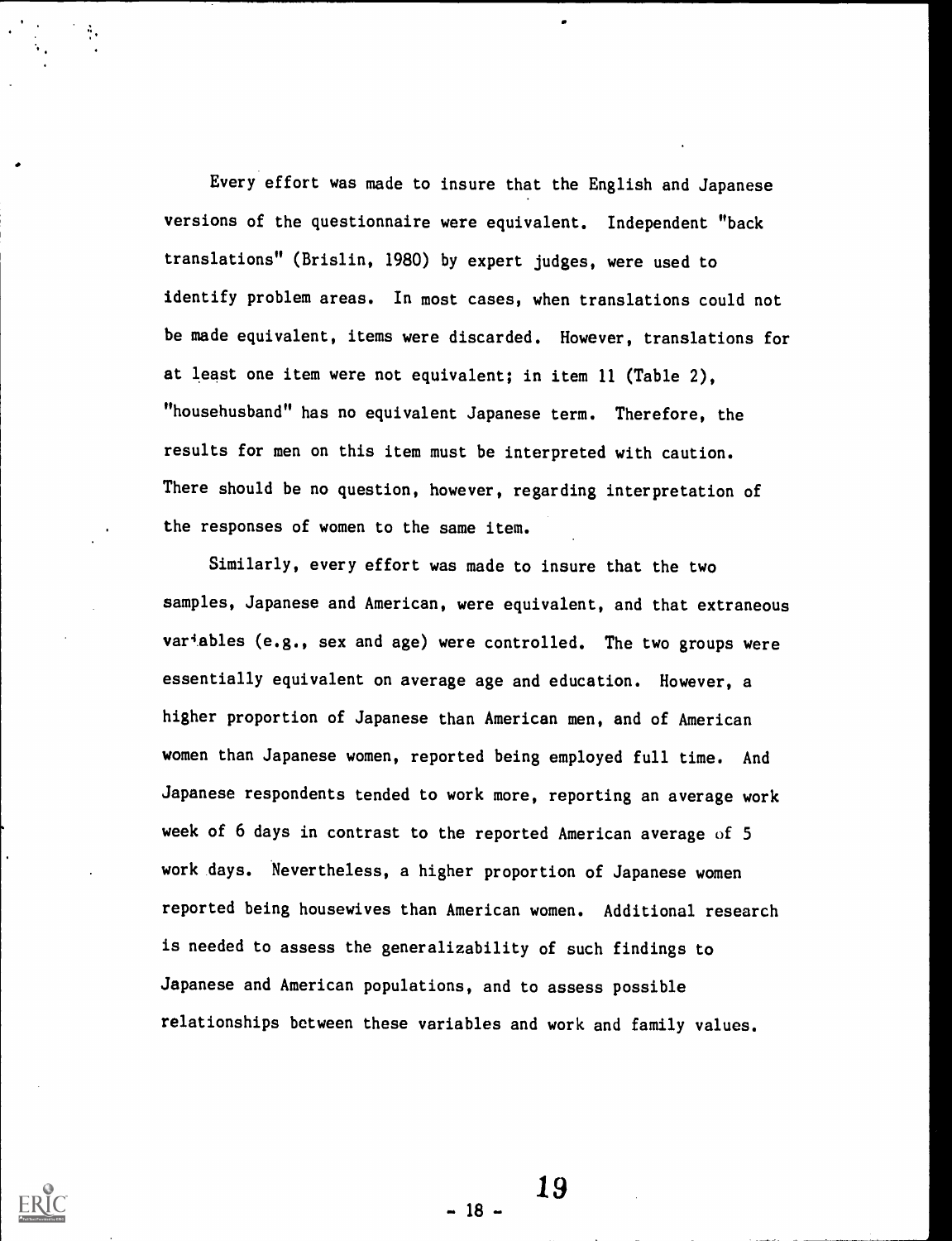### Conclusion

In summary, when compared with Americans, Japanese reported more agreement with work ethic statements that focused on: group cohesiveness, desirability of working for a large corporation, patriotism, loyalty to employer and family, importance of hard work to success, and needs for more leisure. Americans reported greater agreement with work ethic items that focused on individualism, self-employment, and dislike and avoidance of work. Compared with Americans, Japanese respondents were less likely to believe that women were capable of handling both home and career, more likely to expect marital difficulties as a result of wife's employment, more likely to believe that maternal employment is harmful to children, more likely to believe that women should stay home, and more likely to agree that a wife or mother should not work because of concerns for husband or children. By contrast, American respondents were more likely to believe that women could handle both home and career, that women should not work outside the home if they don't want to, and that women should feel free to work despite husbands' feelings or presence of children in the family.

20

 $-19-$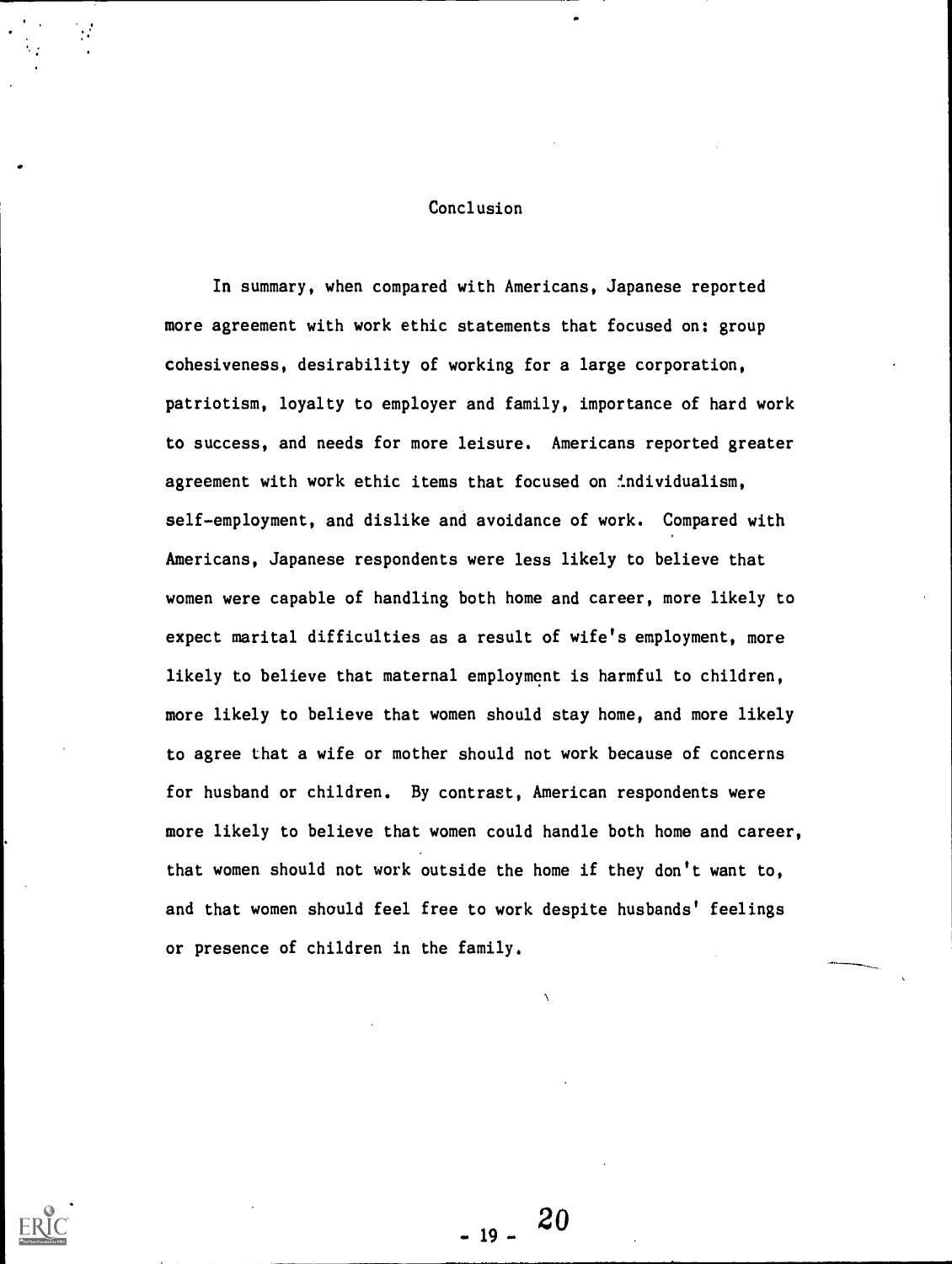### References

- Brislin, R. W. (1980). Translation and content analysis of oral and written materials. In H. C. Triandis & J. W. Berry (Eds.), Handbook of cross-cultural psychology (Vol. 2). Boston: Allyn & Bacon.
- Campbell, D. T., & Stanley, J. C. (1966). Experimental and quasi-experimental designs for research. Chicago: Rand McNally.
- Carrel, T. (1983, December 5). Japan corporate bias continues. Honolulu Star-Bulletin, p. A-10.
- Engel, J. W. (1978). Changing attitudes toward the dual work/home roles of women (Doctoral dissertation, University of Minnesota, 1978). Dissertation Abstracts International, 39(6), 3045B.
- Engel, J. W. (1980, May). Sex differences in attitudes toward dual work/home roles of women. Paper presented at the annual meeting of the Western Psychological Association, Honolulu, HI.
- Eastham, T. R. (1984, August 19). Academic stress pushing Japanese kids too far. Honolulu Star-Bulletin, p. A-26.
- Hartson, M. (1983, September 5). New study examines work attitudes: Discovery of commitment gap. Honolulu Star-Bulletin, p. C-16.
- Hendry, J. (1981). Marriage in changing Japan. New York: St. Martin's Press.
- Hewer, V. H., & Neubeck, G. (1964). Attitudes of college students toward employment among married women. Personnel and Guidance Journal, 42( ), 587-592.

 $-20 -$ 

$$
-21
$$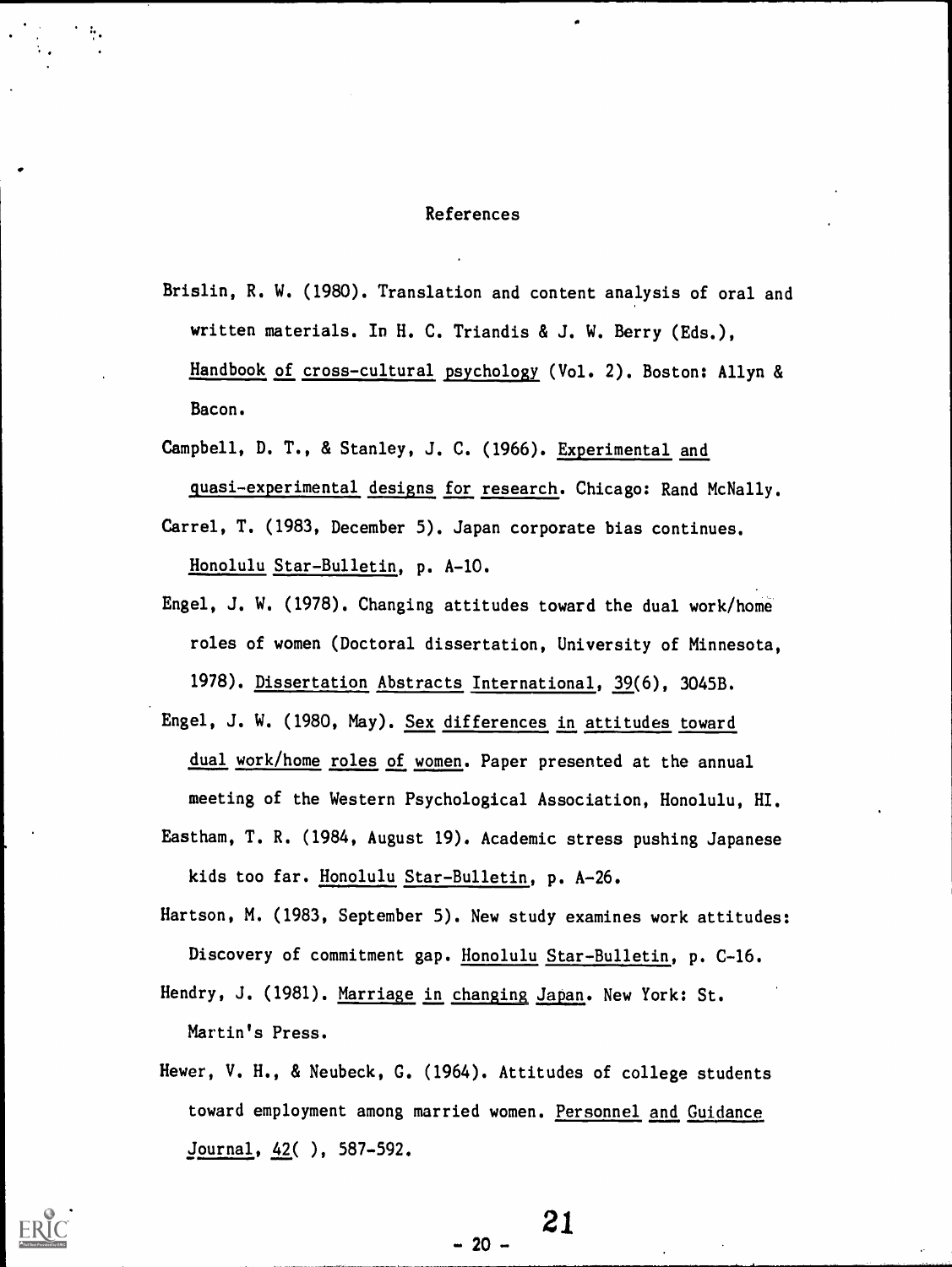- Hoffman, L. W., & Nye, F. I. (Eds.) (1974). Working mothers. San Francisco: Jossey-Bass.
- Hofstede, G. (1980). Culture's consequences. Beverly Hills, CA: Sage.
- Hutter, M. (1981). The changing family. New York: John Wiley & Sons.
- Ishihara, K. (1981). Trends in the generational continuity and succession to household directorship. Journal of Comparative Family Studies, 12(3), 351-363.
- Kraft, J. (1983, July 3). Confucious inspires Asian dynamism. Honolulu Star-Bulletin, p. F-1.
- Kumagai, F. (1983). Changing divorce in Japan. Journal of Family History, 8(1), 85-108.

Kumagai, F. (1984). The life cycle of the Japanese Family. Journal of Marriage and the Family, 46(1), 191-194.

- Lebra, T. S. (1984). Japanese women. Honolulu: University of Hawaii Press.
- Lewthwaite, G. (1983, June 25). Asian-Americans do a number on classmates. Honolulu Star-Bulletin, pp. A-1, 10.
- Lohr, S. (1984, January 2). Japan is not the land of rising consciousness. Honolulu Star-Bulletin, p. B-1.
- Maccoby, M., & Terzi, K. (1981). What happened to the work ethic? In J. O'Tool, J. Schreiber, & L. Wood (Eds.), Working changes and choices (pp. 162-171). New York: Human Sciences Press.
- Matsunaga, M. (1980, April 13). Working women in U.S., Japan have a long way to go. Honolulu Star-Bulletin, pp.

22  $-21 -$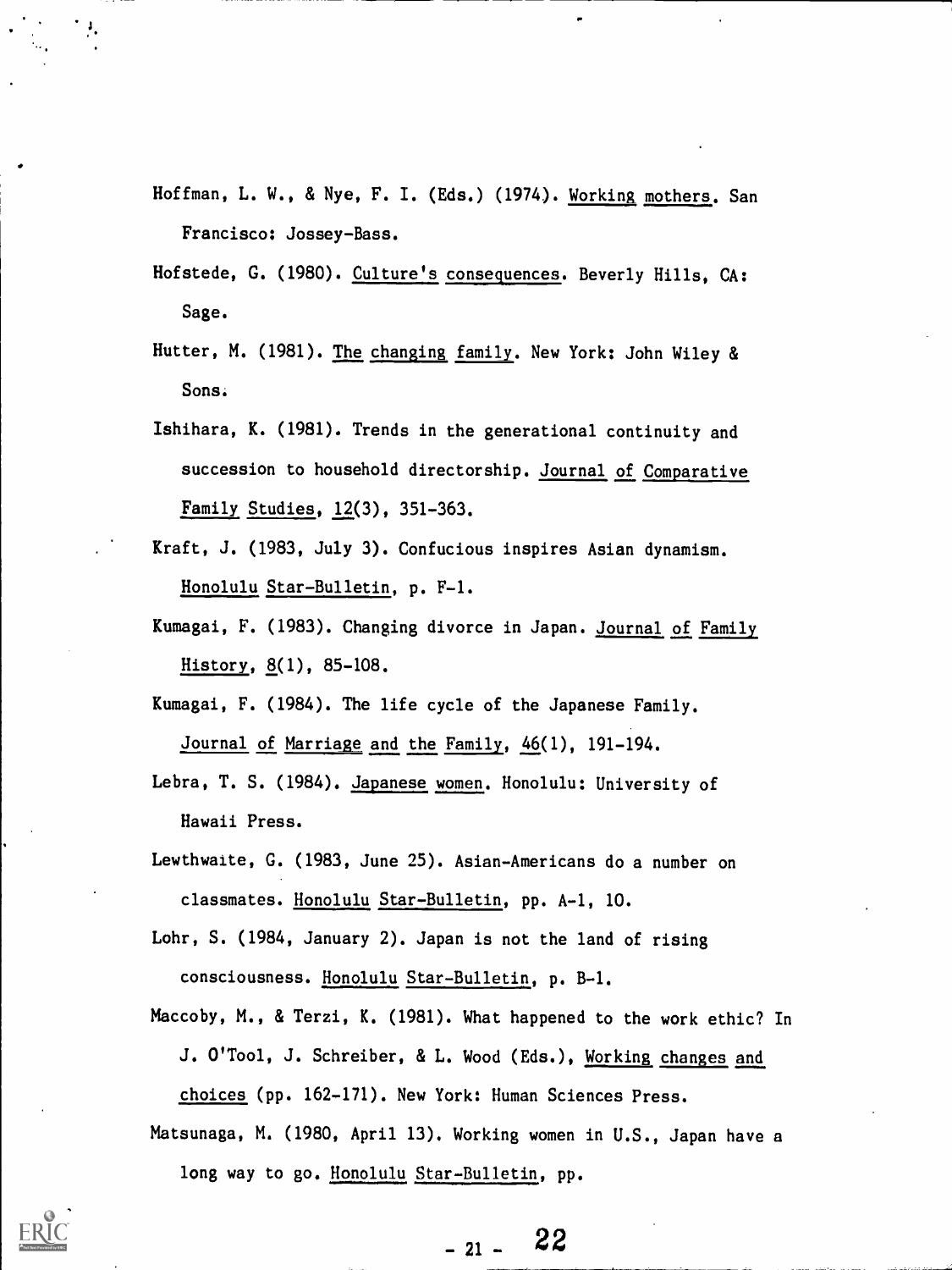McGrath, E. (1983, March 28). Confucian work ethic: Asian born

students head for the head of the class. Time, p. 52.

Mochizuki, T. (1981). Changing pattern of mate selection. Journal of Comparative Family Studies, 12(3), 317-328.

Morishima, M. (1982). Why has Japan succeeded?. London: Cambridge University Press.

Morrow, L. (1983, August 1). All the hazards and threats of success. Time, pp. 20-25.

- Nye, F. I., & Hoffman, C. W. (Eds.). (1963). The employed mother in America. Chicago: Rand McNally.
- O'Reilly, J. (1983, August 1). Women: a separate sphere. Time, pp. 66-69.
- Ouchi, W. G. (1981). Theory Z. Reading, MA: Addison-Wesley.

Porter, S. (1981, April 5). The world's best financial manager. Honolulu Star Bulletin, p. B-11.

Schulz, D. A. (1982). The changing family. Englewood Cliffs, NJ: Prentice-Hall.

Shearer, L. (1984, September 16). Parents make the difference. Parade, p. 20.

Weber, M. (1930). The protestant ethic and the spirit of

capitalism. New York: Scribner.

What is the point of working? (1981, May 11). Time, pp. 93-94. Whither the work ethic? (1984, March). Dynamic Years, p. 72.

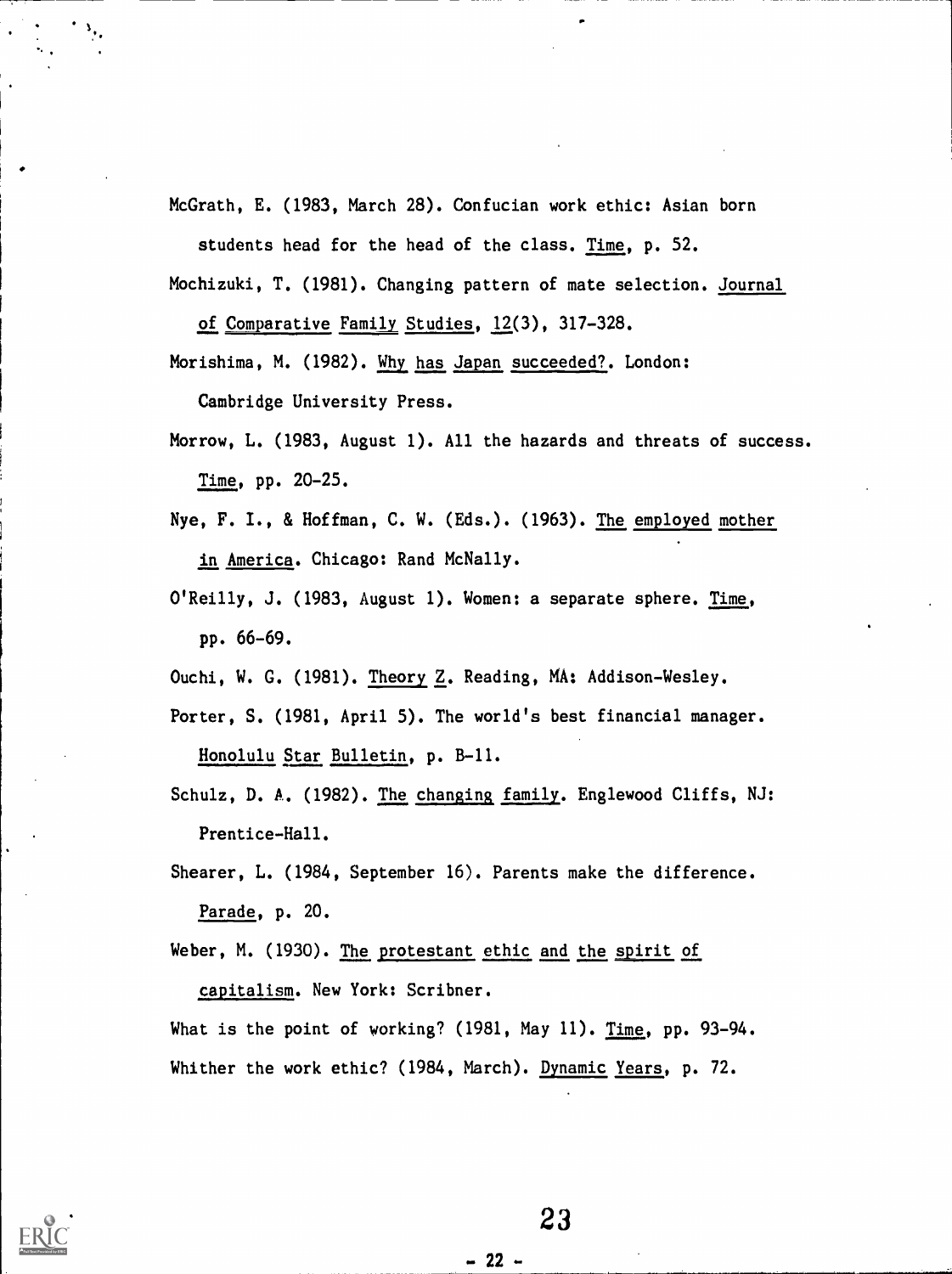|      |                                                                                                                                               | Men  |                                                    |             | Women |                                                    |             |  |
|------|-----------------------------------------------------------------------------------------------------------------------------------------------|------|----------------------------------------------------|-------------|-------|----------------------------------------------------|-------------|--|
| Item |                                                                                                                                               | Mean | Japanese American<br>$(n = 70)$ $(n = 37)$<br>Mean | t.          | Mean  | Japanese American<br>$(n = 50)$ $(n = 48)$<br>Mean | t           |  |
|      | 1. One should take an active part in all<br>group affairs.                                                                                    | 3,40 | 2.76                                               | $3.43***$   | 3.51  | 2.85                                               | $3.54***$   |  |
|      | 2. Individual freedom is more important than                                                                                                  | 2,91 | 3.73                                               | $-3.49$ *** | 2,65  | 3,79                                               | $-5.77$ *** |  |
|      | group solidarity.<br>3. I would like to be my own boss.<br>4. A large corporation is generally a more<br>desirable place to work than a small | 3.44 | 4.14                                               | $-3,96$ *** | 3,28  | 3,67                                               | $-2.14*$    |  |
|      | company.                                                                                                                                      | 3,25 | 2.68                                               | $2.69**$    | 3.38  | 2.33                                               | $6.53***$   |  |
|      | 5. It is important to me that my work serves<br>my country, indirectly if not directly.                                                       | 4.11 | 3,46                                               | $3.76***$   | 4.06  | 3,56                                               | $3.23**$    |  |
|      | 6. A worker should be loyal and stay with the<br>same employer until retirement.<br>7. Out of loyalty to my employer, I would                 | 2.90 | 2.19                                               | $3.68***$   | 3.02  | 1,94                                               | $5.92***$   |  |
|      | reject a job offer from another company<br>willing to pay a higher salary.                                                                    | 3,54 | 2,68                                               | $3.97***$   | 3.22  | 2.67                                               | $2,61*$     |  |
|      | 8. Students should work for good grades out of<br>respect and honor for their parents.                                                        | 2.73 | 2.43                                               | 1,25        | 2.90  | 2.44                                               | $2.17*$     |  |
|      | 9. Education leads to success and promotion<br>in the world of work.                                                                          | 3,87 | 3.97                                               | $-0.56$     | 4.06  | 3.96                                               | 0.54        |  |
|      | 10. People who fail at a job have usually not<br>tried hard enough.                                                                           | 3,48 | 3.00                                               | $2,35*$     | 3,48  | 2.96                                               | $2,58*$     |  |
|      | 11. Many employees have an inherent dislike for<br>work and will avoid it if they can.                                                        | 2.61 | 3.35                                               | $-3.35***$  | 2.54  | 3,50                                               | $-4.31***$  |  |
|      | 12. People should have more leisure time to<br>spend in relaxation.                                                                           | 4.07 | 3.11                                               | $6.37***$   | 3,98  | 3.21                                               | $4.50***$   |  |

## TABLE 1. COMPARISON OF JAPANESE AND AMERICAN WORK VALUES

 $\bullet$ 

Note: Likert scale scoring, i.e.,  $i =$  strongly disagree,  $2 =$  disagree,  $3 =$  uncertain,  $4 =$  agree, and  $5 =$  strongly agree.

- $*_{p}$  < .05
- $*_{p} < .01$
- $***p < .001$

 $24$  25

 $\bullet$  $\overline{A}$ 

 $\bullet$  $\mathcal{L}^{\text{max}}_{\text{max}}$ 

 $\frac{1}{4}$ 

 $\frac{1}{2} \int_{\mathbb{R}^2} \rho(x) \, dx$ 

 $\ddot{\bullet}$ 

ER

 $\bullet$